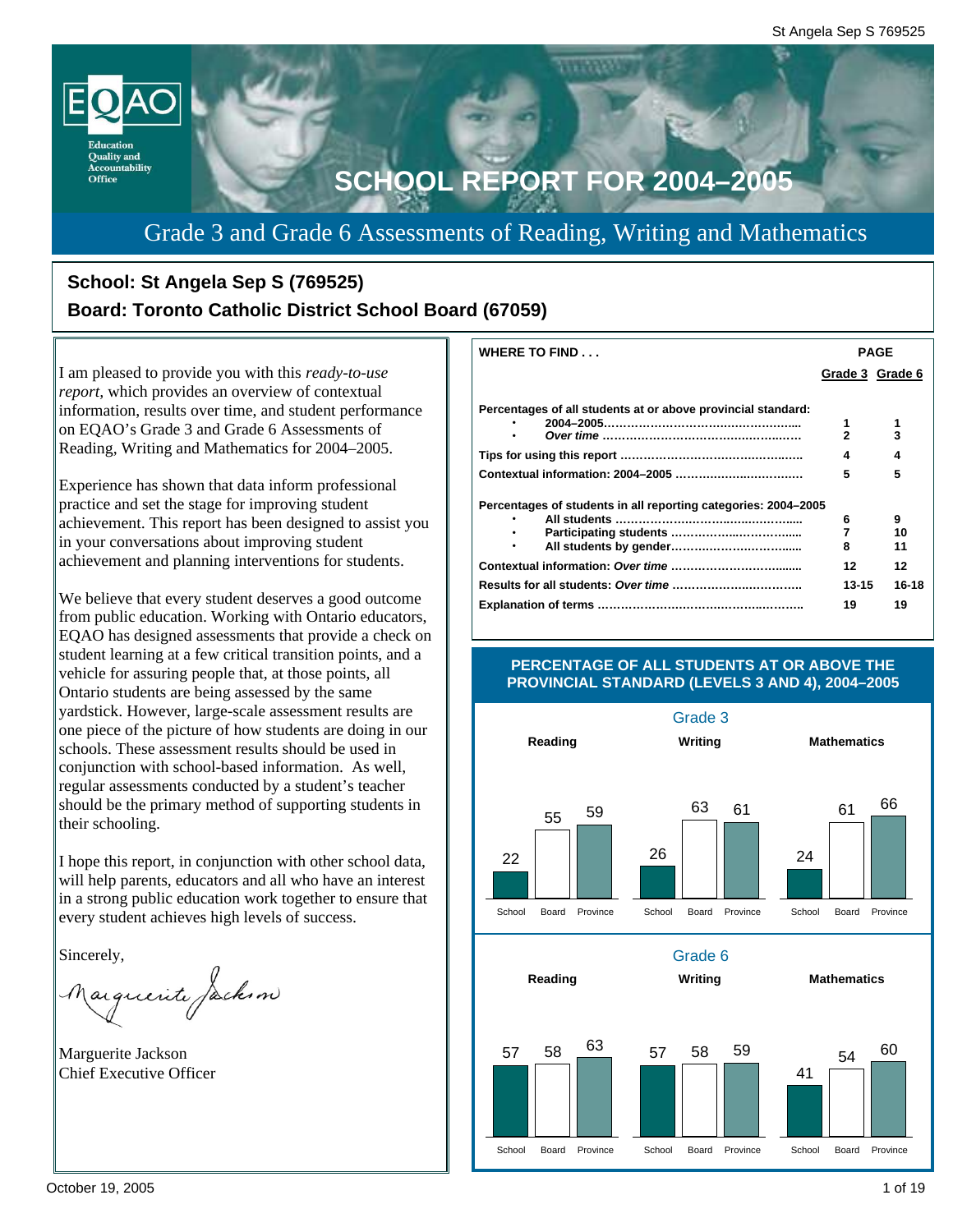# **PERCENTAGE OF ALL STUDENTS AT OR ABOVE THE PROVINCIAL STANDARD (LEVELS 3 AND 4) OVER TIME** GRADE 3 RESULTS Note: The *number* of students is important to consider in interpreting the results. Numbers for each assessment year are included in the tables on pages 13–15. 2001–2002 2002–2003 2003–2004 2004–2005 Reading Network and Mathematics Mathematics Mathematics Mathematics **SCHOOL** BOARD PROVINCE 18 19 65 24 34 54 42 22  $\frac{29}{22}$  22  $\frac{34}{2}$  26 44 22 55 54  $58$   $58$   $62$   $63$   $55$   $54$   $63$   $61$ 48 49 53 <sup>55</sup> 58 57 64 66 <sup>55</sup> <sup>55</sup> <sup>58</sup> <sup>61</sup> 50 50 54 59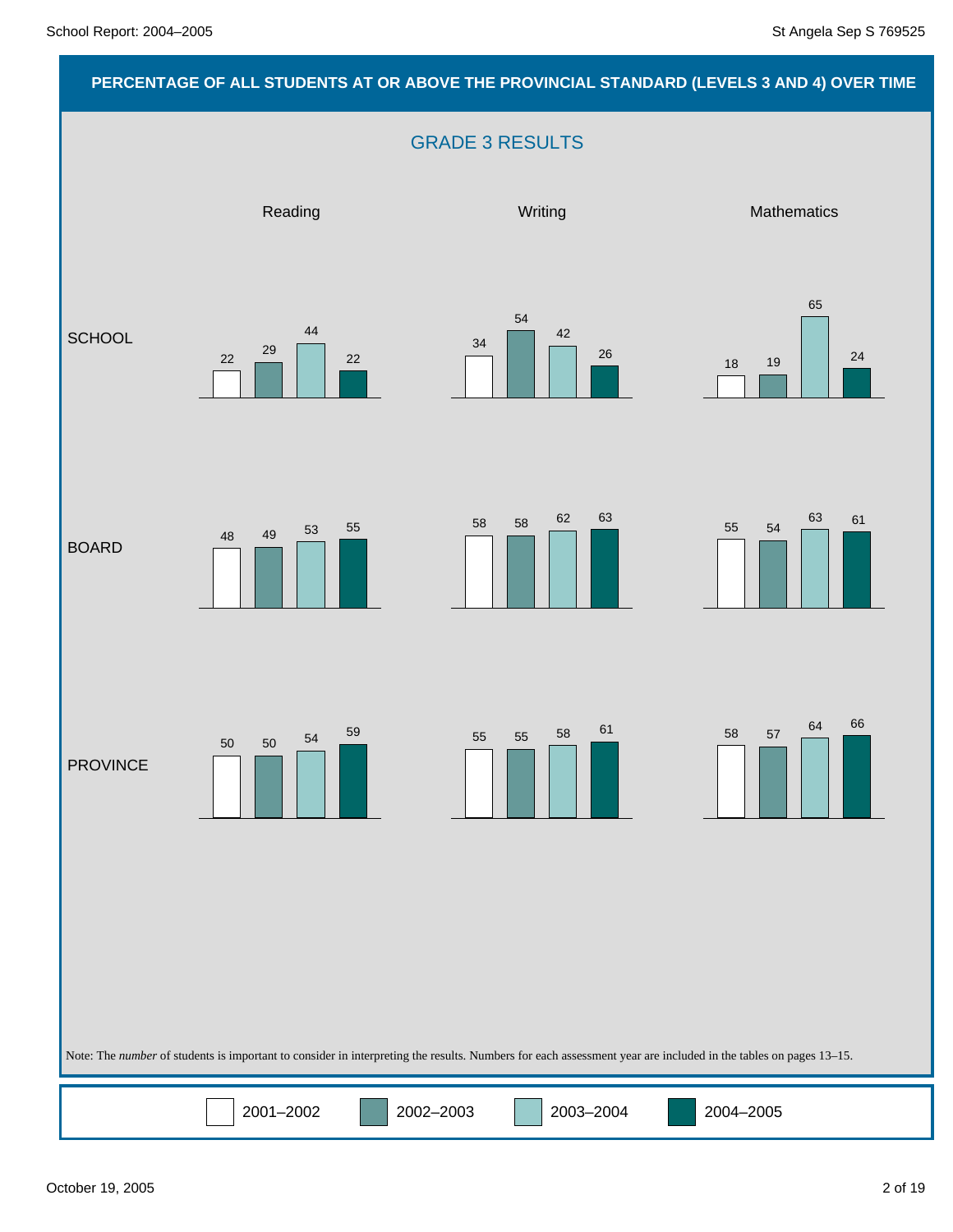#### **PERCENTAGE OF ALL STUDENTS AT OR ABOVE THE PROVINCIAL STANDARD (LEVELS 3 AND 4) OVER TIME**

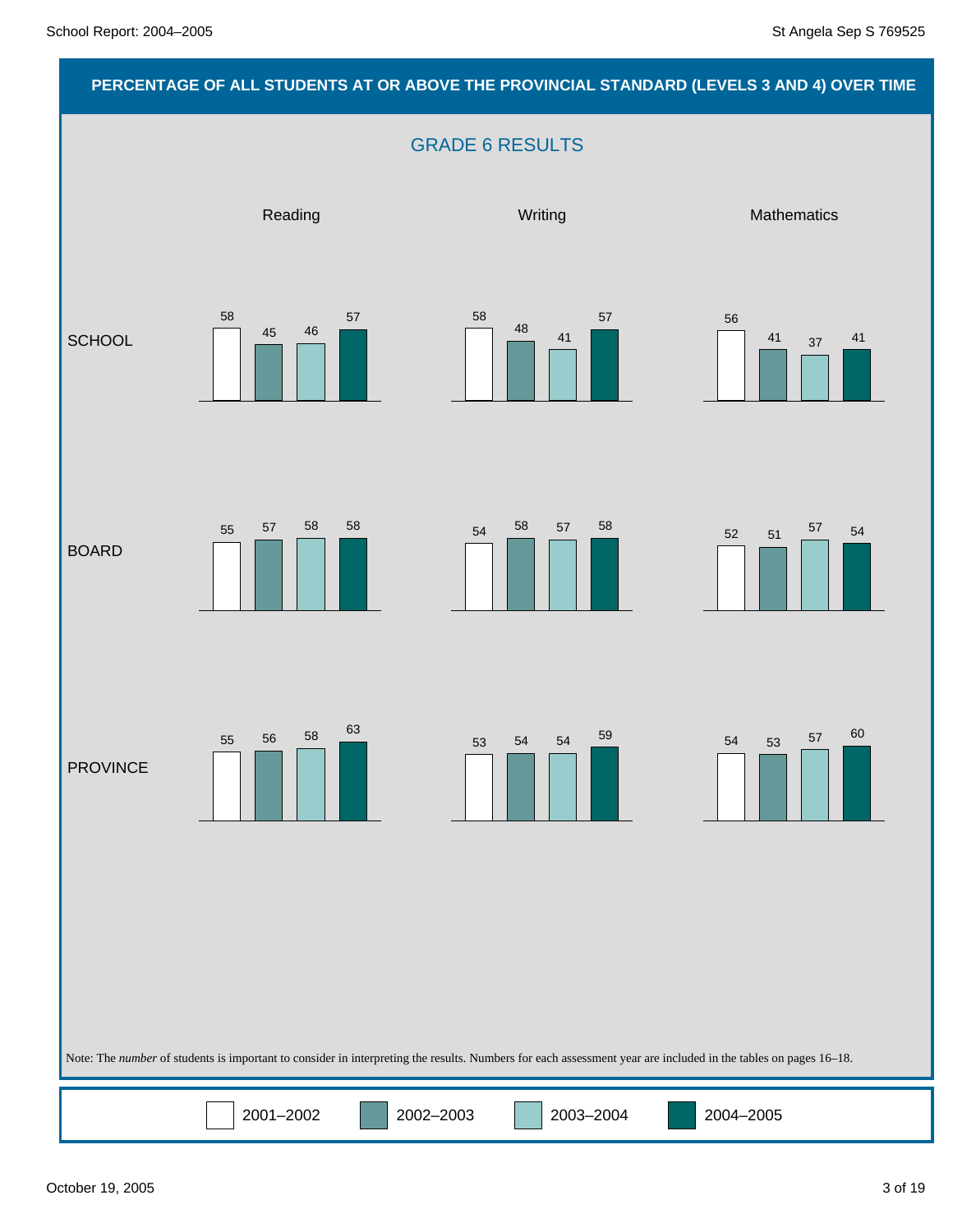### **TIPS**

Each school is unique. To appreciate the distinctive character of a school, look at the contextual information to understand the features and characteristics of the community it serves.

 $CZ$ 

Every assessment captures performance at one point in time each year. Consider the results along with other information about students' achievement in reading, writing and mathematics.

 $\mathfrak{G}$ 

Remember to exercise caution when interpreting results for small schools. Results may vary considerably from year to year, and differences may look exaggerated. For example, in a class of 20 students, a difference of 10% represents only two students.

 $\alpha$ 

Trends may be difficult to identify or to interpret. This is especially true in small schools or in schools where there is a high turnover in the student population.

 $C<sub>3</sub>$ 

EQAO values students' privacy. Results are not reported publicly for schools where fewer than 15 students participated, because it might be possible to identify individual students.

# **WHAT IS IN THIS REPORT?**

This report shows how well students at this school have met curriculum expectations to the end of Grade 3 and Grade 6. Students complete a set of test booklets that allow them to show what they have learned in reading, writing and mathematics. The assessments are based on *The Ontario Curriculum.*

#### **This report includes**

- results for this school compared to the board and province;
- $\bullet$  a comparison of results over the past four years to aid in monitoring improvement and
- $\bullet$  information about the characteristics of the students who participated.

#### **Specifically, you will find**

- summary graphs showing the percentage of students achieving the provincial standard in reading, writing and mathematics;
- detailed tables and graphs showing results for all levels of achievement, results for gender and participation information and
- $\bullet$  an explanation of all terms used in this report.

### **HOW TO USE THIS REPORT**

 $\bullet$  Examine the contextual information to understand the similarities and differences between this school, the board and the province. Consider the challenges that any differences might present.

- Examine the school results for reading, writing and mathematics.
	- Are these results consistent with what you would expect?
	- · How do these results compare to the board and provincial results?
	- How do these results compare over the four years?
- Speak to the school principal or the school council chair about the goals for school improvement related to reading, writing and mathematics.

The Education Quality and Accountability Office is an independent agency that gathers information about student achievement through province-wide assessments. Each year, all Grade 3 and Grade 6 students across Ontario take part in these assessments of reading, writing and mathematics. Individual results are reported to students and to parents and guardians. School, board and provincial results are released publicly.

Learn more about us at www.eqao.com.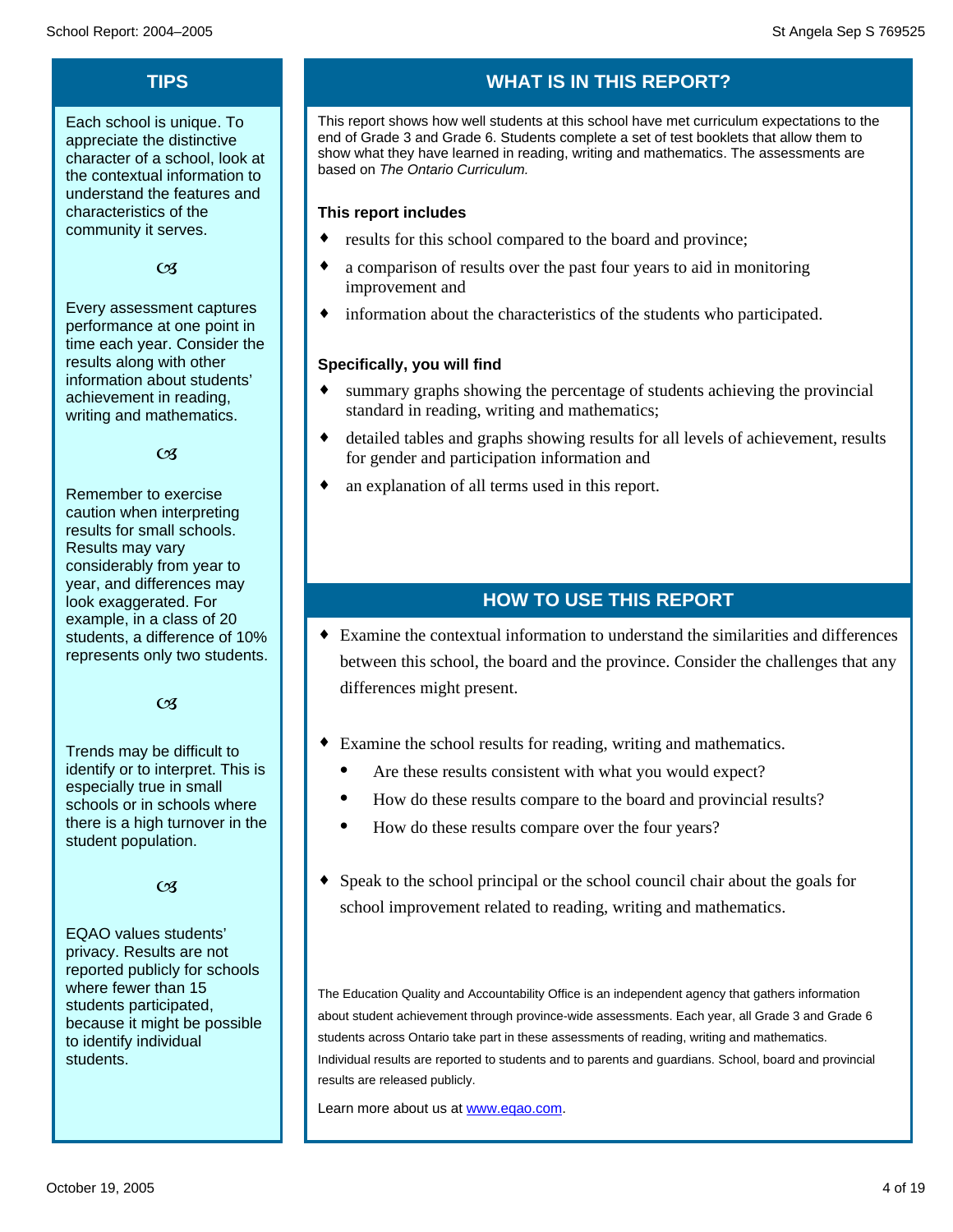## **Contextual Information: Grade 3 and Grade 6**

This information provides a context for interpreting the school's results in relation to those of the board and the province.

| <b>Grade 3</b>                                        | <b>School</b> | <b>Board</b> | <b>Province</b> |
|-------------------------------------------------------|---------------|--------------|-----------------|
| Number of students                                    | 54            | 6.581        | 135 740         |
| Students participating in reading*                    | 100%          | 94%          | 94%             |
| writing*                                              | 100%          | 94%          | 94%             |
| mathematics*                                          | 100%          | 94%          | 95%             |
| Female                                                | 50%           | 48%          | 48%             |
| Male                                                  | 50%           | 51%          | 51%             |
| ESL/ELD learners**                                    | $0\%$         | 4%           | 7%              |
| Students with special needs (excluding gifted)**      | 7%            | 12%          | 11%             |
| Born outside Canada                                   | 26%           | 17%          | 11%             |
| In Canada less than one year                          | 2%            | 2%           | $1\%$           |
| In Canada one year or more but less than three years  | 9%            | 4%           | 2%              |
| In Canada three years or more                         | 11%           | 9%           | 7%              |
| First language learned at home was other than English | 50%           | 33%          | 20%             |
| Attended three or more schools since Grade 1          | 15%           | 6%           | 8%              |

| Grade 6                                               | <b>School</b> | <b>Board</b> | <b>Province</b> |
|-------------------------------------------------------|---------------|--------------|-----------------|
| Number of students                                    | 37            | 6858         | 143 421         |
| Students participating in reading                     | 97%           | 95%          | 95%             |
| writing                                               | 97%           | 95%          | 95%             |
| mathematics                                           | 97%           | 95%          | 95%             |
| Female                                                | 57%           | 48%          | 48%             |
| Male                                                  | 43%           | 50%          | 51%             |
| $ESL/ELD$ learners**                                  | 5%            | 4%           | 4%              |
| Students with special needs (excluding gifted)**      | 22%           | 15%          | 13%             |
| Born outside Canada                                   | 27%           | 19%          | 13%             |
| In Canada less than one year                          | 3%            | 2%           | $1\%$           |
| In Canada one year or more but less than three years  | $0\%$         | 3%           | 2%              |
| In Canada three years or more                         | 5%            | 13%          | 9%              |
| First language learned at home was other than English | 59%           | 33%          | 19%             |
| Attended three or more schools since Grade 1          | 16%           | 15%          | 23%             |

 Contextual data pertaining to gender, student status, school background, place of birth and language learned at home are provided by schools on the **Student Information Form.**

Not all French Immersion students wrote all components of the Grade 3 assessment; the numbers shown here reflect those students who wrote the components determined by the French Immersion participation option selected by their board.

\*\* See the Explanation of Terms.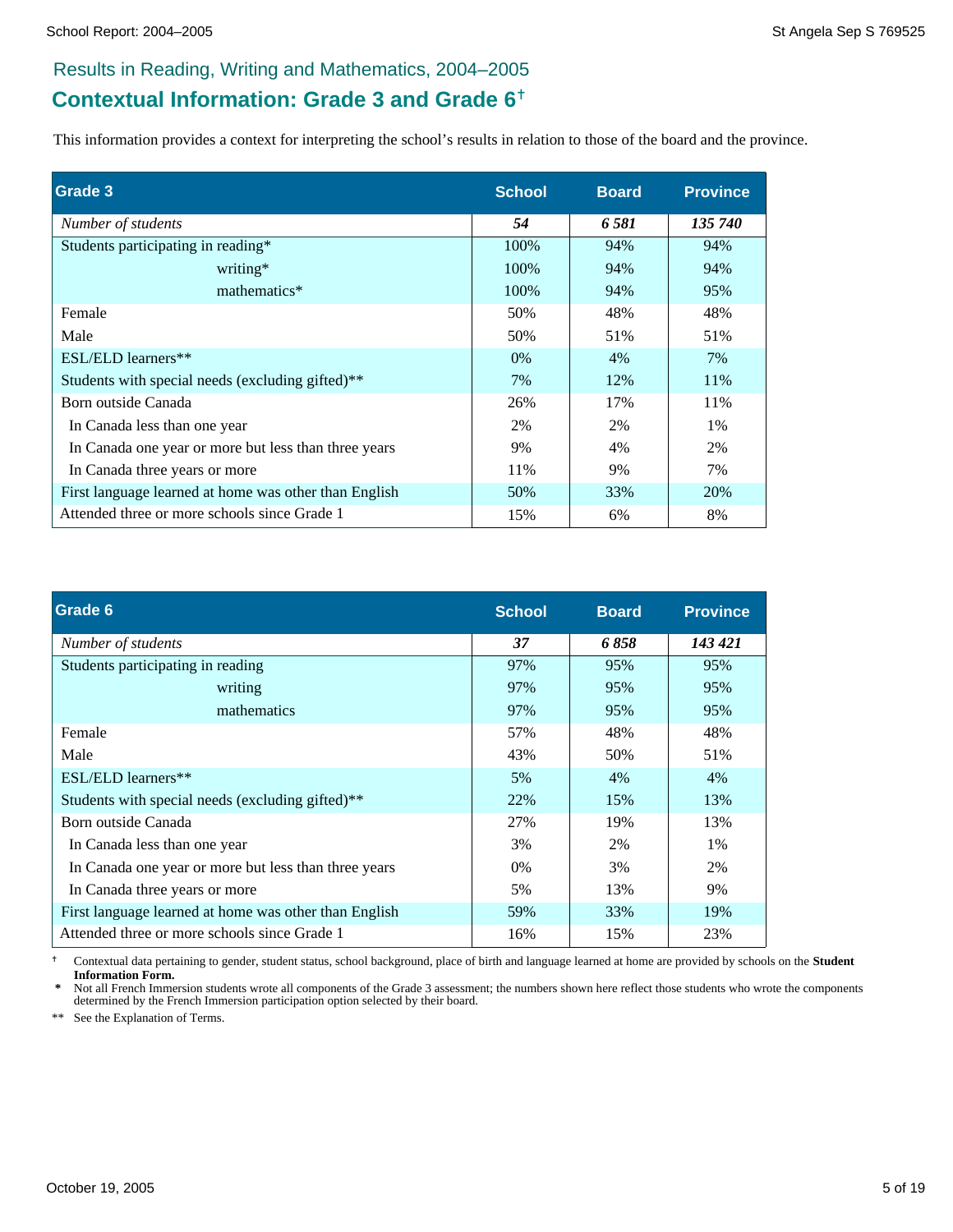### **Grade 3: All Students**

| <b>Grade 3: Reading*</b>                                                          |    |                     |                      |                            |  |  |  |  |  |
|-----------------------------------------------------------------------------------|----|---------------------|----------------------|----------------------------|--|--|--|--|--|
| <b>Number of Students</b>                                                         |    | <b>School</b><br>54 | <b>Board</b><br>6462 | <b>Province</b><br>132 667 |  |  |  |  |  |
| Level 4                                                                           |    | 2%                  | 5%                   | 6%                         |  |  |  |  |  |
| Level 3                                                                           | 11 | 20%                 | 50%                  | 53%                        |  |  |  |  |  |
| Level 2                                                                           | 20 | 37%                 | 29%                  | 27%                        |  |  |  |  |  |
| Level 1                                                                           | 12 | 22%                 | 8%                   | 7%                         |  |  |  |  |  |
| $NE1**$                                                                           | 10 | 19%                 | 2%                   | 2%                         |  |  |  |  |  |
| <i>Participating</i><br><b>Students</b>                                           | 54 | 100%                | 94%                  | 94%                        |  |  |  |  |  |
| No Data                                                                           | 0  | 0%                  | 1%                   | 1%                         |  |  |  |  |  |
| <b>Exempt</b>                                                                     | 0  | 0%                  | 6%                   | 5%                         |  |  |  |  |  |
| <b>At or Above</b><br><b>Provincial Standard</b><br>(Levels 3 and 4) $^{\dagger}$ |    | 22%                 | 55%                  | 59%                        |  |  |  |  |  |



| <b>Grade 3: Writing*</b>                                                |    |              |                         |                            |  |  |  |  |  |
|-------------------------------------------------------------------------|----|--------------|-------------------------|----------------------------|--|--|--|--|--|
| Number of Students                                                      |    | School<br>54 | <b>Board</b><br>6 4 6 2 | <b>Province</b><br>132 667 |  |  |  |  |  |
| Level 4                                                                 |    | 0%           | 7%                      | 6%                         |  |  |  |  |  |
| Level 3                                                                 | 14 | 26%          | 56%                     | 55%                        |  |  |  |  |  |
| Level 2                                                                 | 33 | 61%          | 28%                     | 32%                        |  |  |  |  |  |
| Level 1                                                                 | 4  | 7%           | 1%                      | 1%                         |  |  |  |  |  |
| $NE1**$                                                                 | 3  | 6%           | 1%                      | 1%                         |  |  |  |  |  |
| Participating<br><b>Students</b>                                        | 54 | 100%         | 94%                     | 94%                        |  |  |  |  |  |
| No Data                                                                 | Ω  | 0%           | 1%                      | 1%                         |  |  |  |  |  |
| Exempt                                                                  |    | 0%           | 5%                      | 5%                         |  |  |  |  |  |
| At or Above<br><b>Provincial Standard</b><br>(Levels 3 and 4) $\dagger$ |    | 63%          | 61%                     |                            |  |  |  |  |  |



**Percentage of All Grade 3 Students at All Levels: Writing\***

| <b>Brade 3: Mathematics*</b>                                                   |              |         |                      |                            |   |                 | Percentage of All Grade 3 Students at All Levels: Mathematics* |   |                  |    |         |          |         |
|--------------------------------------------------------------------------------|--------------|---------|----------------------|----------------------------|---|-----------------|----------------------------------------------------------------|---|------------------|----|---------|----------|---------|
| Number of Students                                                             | School<br>54 |         | <b>Board</b><br>6581 | <b>Province</b><br>135 740 |   |                 |                                                                |   |                  |    |         |          |         |
| Level 4                                                                        |              | 2%      | 9%                   | 10%                        |   |                 |                                                                |   |                  |    |         |          |         |
| Level 3                                                                        | 12           | 22%     | 52%                  | 56%                        |   |                 |                                                                |   |                  |    |         |          |         |
| Level 2                                                                        | 29           | 54%     | 28%                  | 26%                        |   |                 |                                                                |   |                  |    |         |          |         |
| Level 1                                                                        | 8            | 15%     | 4%                   | 3%                         |   |                 |                                                                |   | 54               |    | 52      | 56       |         |
| $NE1**$                                                                        |              | 7%      | 1%                   | ${<}1\%$                   |   |                 |                                                                |   |                  |    |         |          |         |
| Participating<br><i>Students</i>                                               | 54           | $100\%$ | 94%                  | 95%                        |   |                 | 15                                                             |   | 28               | 26 | 22      |          | 9       |
| No Data                                                                        |              | $0\%$   | 1%                   | 1%                         | 7 | <1              | 4                                                              | 3 |                  |    |         |          | 2       |
| <b>Exempt</b>                                                                  |              | $0\%$   | 5%                   | 4%                         |   |                 |                                                                |   |                  |    |         |          |         |
| <b>At or Above</b><br><b>Provincial Standard</b><br>(Levels 3 and 4) $\dagger$ |              | 24%     | 61%                  | 66%                        |   | NE <sub>1</sub> | Level 1<br>School                                              |   | Level 2<br>Board |    | Level 3 | Province | Level 4 |

\* Because percentages in tables and graphs are rounded, and because graphs do not show all reporting categories, percentages may not add to 100.<br>\*\* See the Explanation of Terms.

See the Explanation of Terms.

† These percentages are based on the actual number of students and cannot be calculated simply by adding the (rounded) percentages of students at Levels 3 and 4.

**Grade 3: Math** 

9 10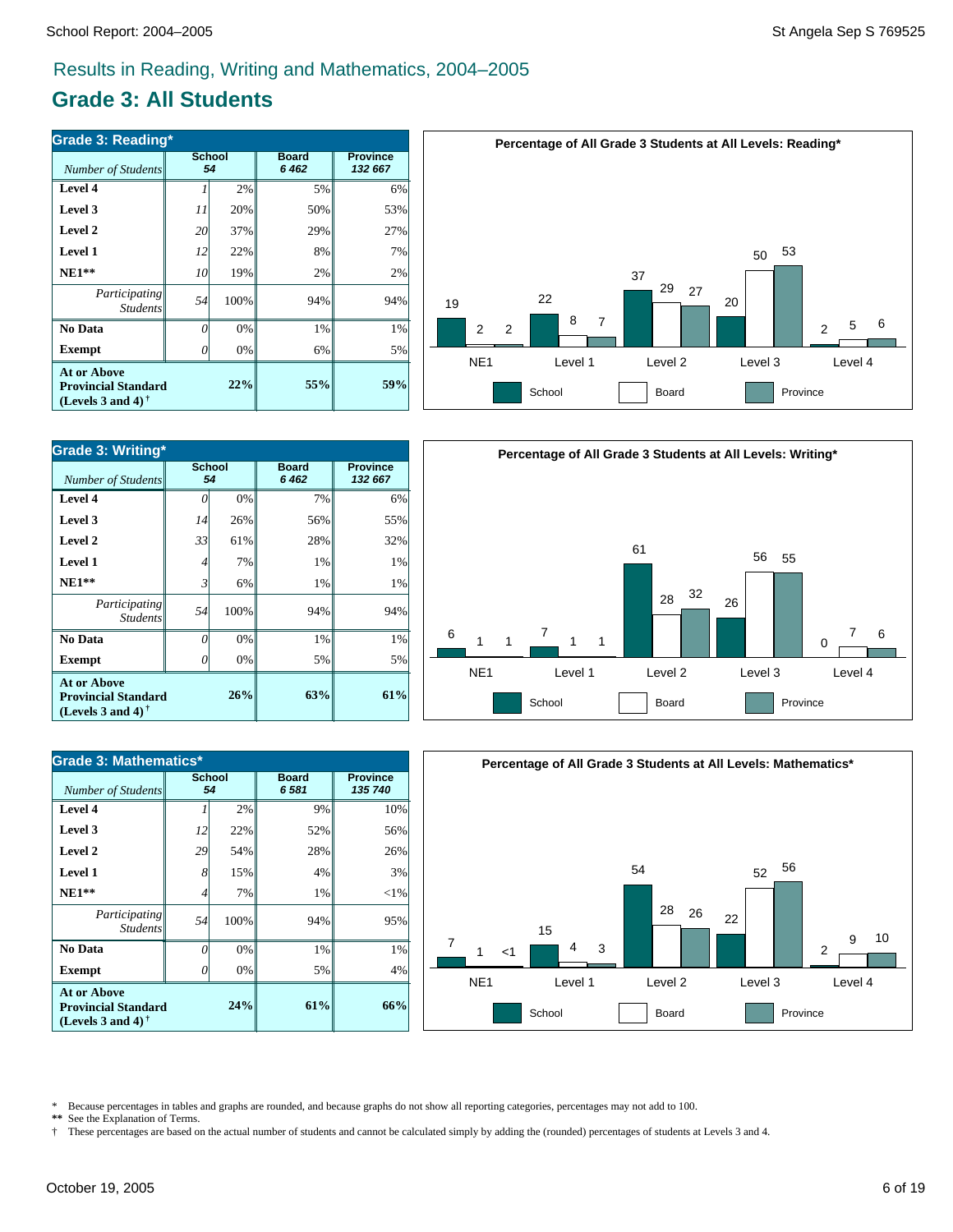# **Grade 3: Participating Students (excludes "no data" and "exempt" categories)**

| Grade 3: Reading*                                                                 |                     |     |                        |                            |  |  |  |  |  |
|-----------------------------------------------------------------------------------|---------------------|-----|------------------------|----------------------------|--|--|--|--|--|
| Number of Students                                                                | <b>School</b><br>54 |     | <b>Board</b><br>6 0 56 | <b>Province</b><br>124 580 |  |  |  |  |  |
| Level 4                                                                           |                     | 2%  | 5%                     | 6%                         |  |  |  |  |  |
| Level 3                                                                           | 11                  | 20% | 53%                    | 56%                        |  |  |  |  |  |
| Level 2                                                                           | 20                  | 37% | 31%                    | 28%                        |  |  |  |  |  |
| Level 1                                                                           | 12                  | 22% | 8%                     | 7%                         |  |  |  |  |  |
| $NE1**$                                                                           | 10 <sup> </sup>     | 19% | 3%                     | 2%                         |  |  |  |  |  |
| <b>At or Above</b><br><b>Provincial Standard</b><br>(Levels 3 and 4) $^{\dagger}$ |                     | 22% | 58%                    | 63%                        |  |  |  |  |  |



| <b>Grade 3: Writing*</b>                                                       |                     |     |                      |                            |  |  |  |  |  |
|--------------------------------------------------------------------------------|---------------------|-----|----------------------|----------------------------|--|--|--|--|--|
| Number of Students                                                             | <b>School</b><br>54 |     | <b>Board</b><br>6060 | <b>Province</b><br>125 045 |  |  |  |  |  |
| Level 4                                                                        |                     | 0%  | 7%                   | 6%                         |  |  |  |  |  |
| Level 3                                                                        | 14                  | 26% | 60%                  | 58%                        |  |  |  |  |  |
| Level 2                                                                        | 33                  | 61% | 30%                  | 34%                        |  |  |  |  |  |
| Level 1                                                                        | 4                   | 7%  | 1%                   | $1\%$                      |  |  |  |  |  |
| $NE1**$                                                                        | 3                   | 6%  | 1%                   | 1%                         |  |  |  |  |  |
| <b>At or Above</b><br><b>Provincial Standard</b><br>(Levels 3 and 4) $\dagger$ | 26%                 | 68% | 64%                  |                            |  |  |  |  |  |



| Grade 3: Mathematics*                                                          |             |                                                |     |                            |  |  |  |  |  |  |
|--------------------------------------------------------------------------------|-------------|------------------------------------------------|-----|----------------------------|--|--|--|--|--|--|
| Number of Students                                                             |             | <b>School</b><br><b>Board</b><br>6 1 9 4<br>54 |     | <b>Province</b><br>128 835 |  |  |  |  |  |  |
| Level 4                                                                        |             | 2%                                             | 10% | 10%                        |  |  |  |  |  |  |
| Level 3                                                                        | 12          | 22%                                            | 55% | 59%                        |  |  |  |  |  |  |
| Level 2                                                                        | 29          | 54%                                            | 30% | 27%                        |  |  |  |  |  |  |
| Level 1                                                                        | $8^{\circ}$ | 15%                                            | 5%  | 3%                         |  |  |  |  |  |  |
| $NE1**$                                                                        | 4           | 7%                                             | 1%  | $<$ 1%                     |  |  |  |  |  |  |
| <b>At or Above</b><br><b>Provincial Standard</b><br>(Levels 3 and 4) $\dagger$ | 24%         | 65%                                            | 69% |                            |  |  |  |  |  |  |



Because percentages in tables and graphs are rounded, percentages may not add to 100.

**\*\*** See the Explanation of Terms.

† These percentages are based on the actual number of students and cannot be calculated simply by adding the (rounded) percentages of students at Levels 3 and 4.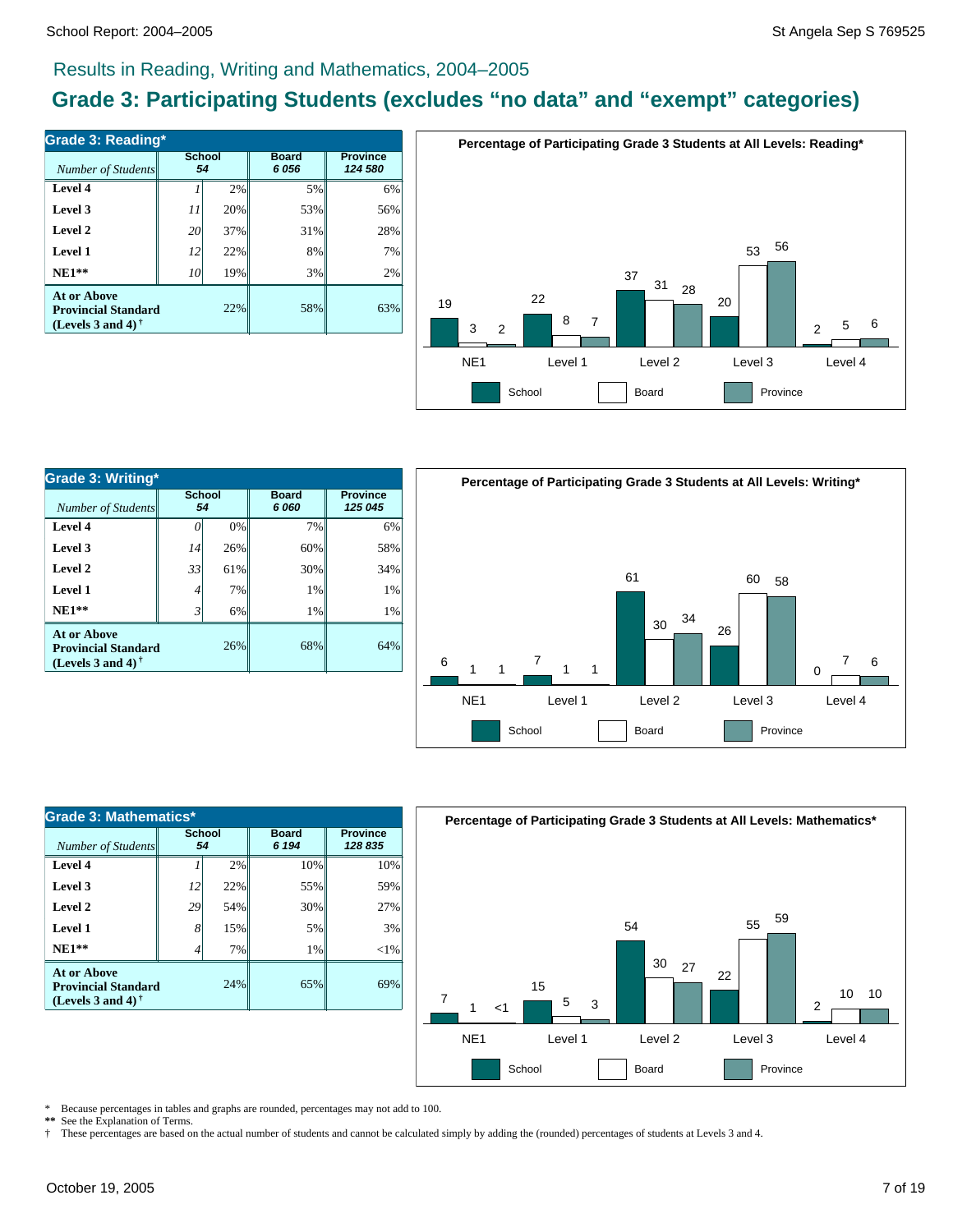### **Grade 3: Gender††**

| Grade 3: School*                                                                                     |              |            |                     |            |                    |            |  |  |  |
|------------------------------------------------------------------------------------------------------|--------------|------------|---------------------|------------|--------------------|------------|--|--|--|
|                                                                                                      | Reading      |            | <b>Writing</b>      |            | <b>Mathematics</b> |            |  |  |  |
| Number of Students                                                                                   | Female<br>27 | Male<br>27 | <b>Female</b><br>27 | Male<br>27 | Female<br>27       | Male<br>27 |  |  |  |
| Level 4                                                                                              | 0%           | 4%         | 0%                  | 0%         | 4%                 | 0%         |  |  |  |
| Level 3                                                                                              | 33%          | 7%         | 41%                 | 11%        | 33%                | 11%        |  |  |  |
| Level 2                                                                                              | 41%          | 33%        | 59%                 | 63%        | 52%                | 56%        |  |  |  |
| Level 1                                                                                              | 11%          | 33%        | 0%                  | 15%        | 11%                | 19%        |  |  |  |
| $NE1**$                                                                                              | 15%          | 22%        | 0%                  | 11%        | 0%                 | 15%        |  |  |  |
| <i>Participating</i><br><i>Students</i>                                                              | 100%         | 100%       | 100%                | 100%       | 100%               | 100%       |  |  |  |
| No Data                                                                                              | 0%           | 0%         | 0%                  | 0%         | 0%                 | 0%         |  |  |  |
| <b>Exempt</b>                                                                                        | 0%           | 0%         | 0%                  | 0%         | 0%                 | 0%         |  |  |  |
| <b>At or Above</b><br><b>Provincial Standard</b><br>(Levels 3 and 4) <sup><math>\dagger</math></sup> | 33%          | 11%        | 41%                 | 11%        | 37%                | 11%        |  |  |  |

| Grade 3: Board*                                                                |                       |                 |                       |                 |                    |                 |  |  |  |
|--------------------------------------------------------------------------------|-----------------------|-----------------|-----------------------|-----------------|--------------------|-----------------|--|--|--|
|                                                                                | Reading               |                 | <b>Writing</b>        |                 | <b>Mathematics</b> |                 |  |  |  |
| Number of Students                                                             | <b>Female</b><br>3087 | Male<br>3 2 9 0 | <b>Female</b><br>3087 | Male<br>3 2 9 0 | Female<br>3 1 5 0  | Male<br>3 3 4 2 |  |  |  |
| Level 4                                                                        | 7%                    | 4%              | 9%                    | 5%              | 9%                 | 9%              |  |  |  |
| Level 3                                                                        | 53%                   | 47%             | 60%                   | 53%             | 52%                | 52%             |  |  |  |
| Level 2                                                                        | 28%                   | 31%             | 25%                   | 32%             | 29%                | 27%             |  |  |  |
| Level 1                                                                        | 7%                    | 9%              | ${<}1\%$              | 2%              | 4%                 | 5%              |  |  |  |
| $NE1**$                                                                        | 2%                    | 3%              | 1%                    | 1%              | 1%                 | 1%              |  |  |  |
| Participating<br><b>Students</b>                                               | 95%                   | 93%             | 95%                   | 93%             | 95%                | 93%             |  |  |  |
| No Data                                                                        | $<$ 1%                | $< 1\%$         | 1%                    | $<$ 1%          | 1%                 | $<$ 1%          |  |  |  |
| <b>Exempt</b>                                                                  | 4%                    | 7%              | 4%                    | 7%              | 4%                 | 6%              |  |  |  |
| <b>At or Above</b><br><b>Provincial Standard</b><br>(Levels 3 and 4) $\dagger$ | 60%                   | 50%             | 70%                   | 58%             | 61%                | 61%             |  |  |  |

| <b>Grade 3: Province*</b>                                                      |                         |               |                         |                      |                         |                |  |  |  |
|--------------------------------------------------------------------------------|-------------------------|---------------|-------------------------|----------------------|-------------------------|----------------|--|--|--|
|                                                                                | Reading                 |               | <b>Writing</b>          |                      | <b>Mathematics</b>      |                |  |  |  |
| Number of Students                                                             | <b>Female</b><br>63 841 | Male<br>67305 | <b>Female</b><br>63 841 | <b>Male</b><br>67305 | <b>Female</b><br>65 604 | Male<br>68 592 |  |  |  |
| Level 4                                                                        | 7%                      | 4%            | 8%                      | 4%                   | 9%                      | 10%            |  |  |  |
| Level 3                                                                        | 56%                     | 50%           | 60%                     | 50%                  | 56%                     | 56%            |  |  |  |
| Level 2                                                                        | 25%                     | 28%           | 27%                     | 37%                  | 27%                     | 25%            |  |  |  |
| <b>Level 1</b>                                                                 | 6%                      | 8%            | ${<}1\%$                | 1%                   | 3%                      | 3%             |  |  |  |
| $NE1**$                                                                        | 1%                      | 2%            | 1%                      | 1%                   | ${<}1\%$                | 1%             |  |  |  |
| <i>Participating</i><br><b>Students</b>                                        | 96%                     | 93%           | 96%                     | 93%                  | 96%                     | 94%            |  |  |  |
| No Data                                                                        | 1%                      | 1%            | 1%                      | 1%                   | 1%                      | 1%             |  |  |  |
| <b>Exempt</b>                                                                  | 4%                      | 7%            | 3%                      | 6%                   | 3%                      | 5%             |  |  |  |
| <b>At or Above</b><br><b>Provincial Standard</b><br>(Levels 3 and 4) $\dagger$ | 63%                     | 54%           | 68%                     | 54%                  | 66%                     | 66%            |  |  |  |







\* Because percentages in tables and graphs are rounded, and because graphs do not show all reporting categories, percentages may not add to 100.<br>\*\* See the Explanation of Terms.

See the Explanation of Terms.

† These percentages are based on the actual number of students and cannot be calculated simply by adding the (rounded) percentages of students at Levels 3 and 4.

†† Results by gender include only students for whom gender data were available.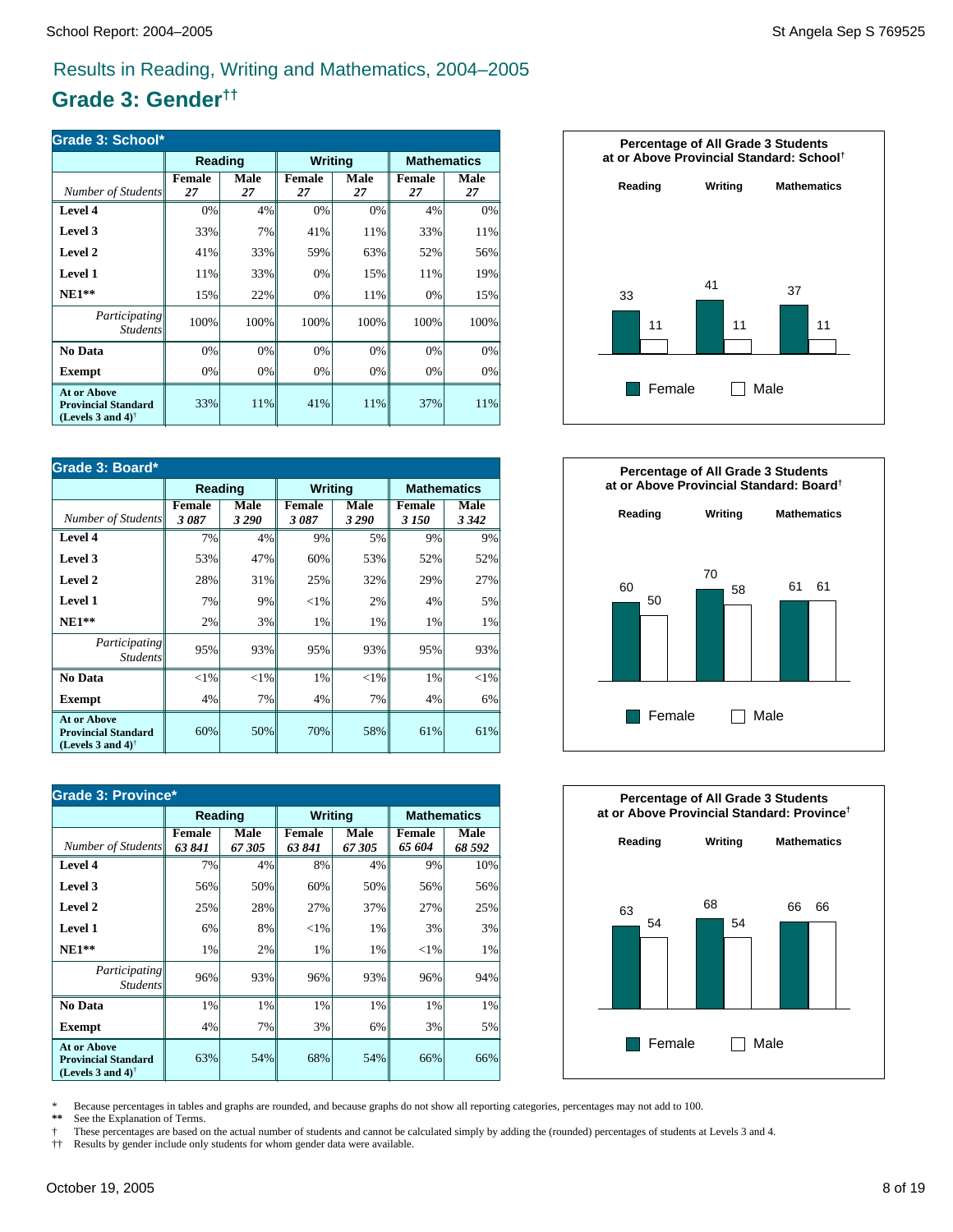# **Grade 6: All Students**

| <b>Grade 6: Reading*</b>                                                          |                     |     |                      |                            |  |  |  |  |
|-----------------------------------------------------------------------------------|---------------------|-----|----------------------|----------------------------|--|--|--|--|
| Number of Students                                                                | <b>School</b><br>37 |     | <b>Board</b><br>6858 | <b>Province</b><br>143 421 |  |  |  |  |
| Level 4                                                                           | 2                   | 5%  | 7%                   | 8%                         |  |  |  |  |
| Level 3                                                                           | 19                  | 51% | 51%                  | 55%                        |  |  |  |  |
| Level 2                                                                           | 11                  | 30% | 28%                  | 25%                        |  |  |  |  |
| Level 1                                                                           | 4                   | 11% | 9%                   | 7%                         |  |  |  |  |
| $NE1**$                                                                           | 0                   | 0%  | 1%                   | 1%                         |  |  |  |  |
| Participating<br><b>Students</b>                                                  | 36                  | 97% | 95%                  | 95%                        |  |  |  |  |
| No Data                                                                           | 0                   | 0%  | 1%                   | 1%                         |  |  |  |  |
| <b>Exempt</b>                                                                     |                     | 3%  | 4%                   | 4%                         |  |  |  |  |
| <b>At or Above</b><br><b>Provincial Standard</b><br>(Levels 3 and 4) $^{\dagger}$ | 57%                 | 58% | 63%                  |                            |  |  |  |  |



**Percentage of All Grade 6 Students at All Levels: Writing\***

| Number of Students                                                             | <b>School</b><br>37 |     | <b>Board</b><br>6858 | <b>Province</b><br>143 421 |  |
|--------------------------------------------------------------------------------|---------------------|-----|----------------------|----------------------------|--|
| Level 4                                                                        | 4                   | 11% | 8%                   | 7%                         |  |
| Level 3                                                                        | 17                  | 46% | 50%                  | 51%                        |  |
| Level 2                                                                        | 13                  | 35% | 34%                  | 33%                        |  |
| Level 1                                                                        |                     | 3%  | 3%                   | 2%                         |  |
| $NE1**$                                                                        |                     | 3%  | 1%                   | 1%                         |  |
| Participating<br><b>Students</b>                                               | 36                  | 97% | 95%                  | 95%                        |  |
| No Data                                                                        | n                   | 0%  | 1%                   | 1%                         |  |
| <b>Exempt</b>                                                                  |                     | 3%  | 4%                   | 4%                         |  |
| At or Above<br>57%<br><b>Provincial Standard</b><br>(Levels 3 and 4) $\bar{ }$ |                     |     | 58%                  | 59%                        |  |





| Grade 6: Mathematics*                                                          |                |                     |                      |                            |  |  |  |
|--------------------------------------------------------------------------------|----------------|---------------------|----------------------|----------------------------|--|--|--|
| Number of Students                                                             |                | <b>School</b><br>37 | <b>Board</b><br>6858 | <b>Province</b><br>143 421 |  |  |  |
| Level 4                                                                        | $\overline{4}$ | 11%                 | 9%                   | 10%                        |  |  |  |
| Level 3                                                                        | 11             | 30%                 | 46%                  | 50%                        |  |  |  |
| Level 2                                                                        | 17             | 46%                 | 32%                  | 29%                        |  |  |  |
| <b>Level 1</b>                                                                 | $\overline{4}$ | 11%                 | 9%                   | 6%                         |  |  |  |
| $NE1**$                                                                        | 0              | 0%                  | ${<}1\%$             | ${<}1\%$                   |  |  |  |
| Participating<br><b>Students</b>                                               | 36             | 97%                 | 95%                  | 95%                        |  |  |  |
| No Data                                                                        | 0              | 0%                  | 1%                   | 1%                         |  |  |  |
| <b>Exempt</b>                                                                  |                | 3%                  | 4%                   | 4%                         |  |  |  |
| <b>At or Above</b><br><b>Provincial Standard</b><br>(Levels 3 and 4) $\dagger$ |                | 41%                 | 54%                  | 60%                        |  |  |  |

\* Because percentages in tables and graphs are rounded, and because graphs do not show all reporting categories, percentages may not add to 100. **\*\*** See the Explanation of Terms.

† These percentages are based on the actual number of students and cannot be calculated simply by adding the (rounded) percentages of students at Levels 3 and 4.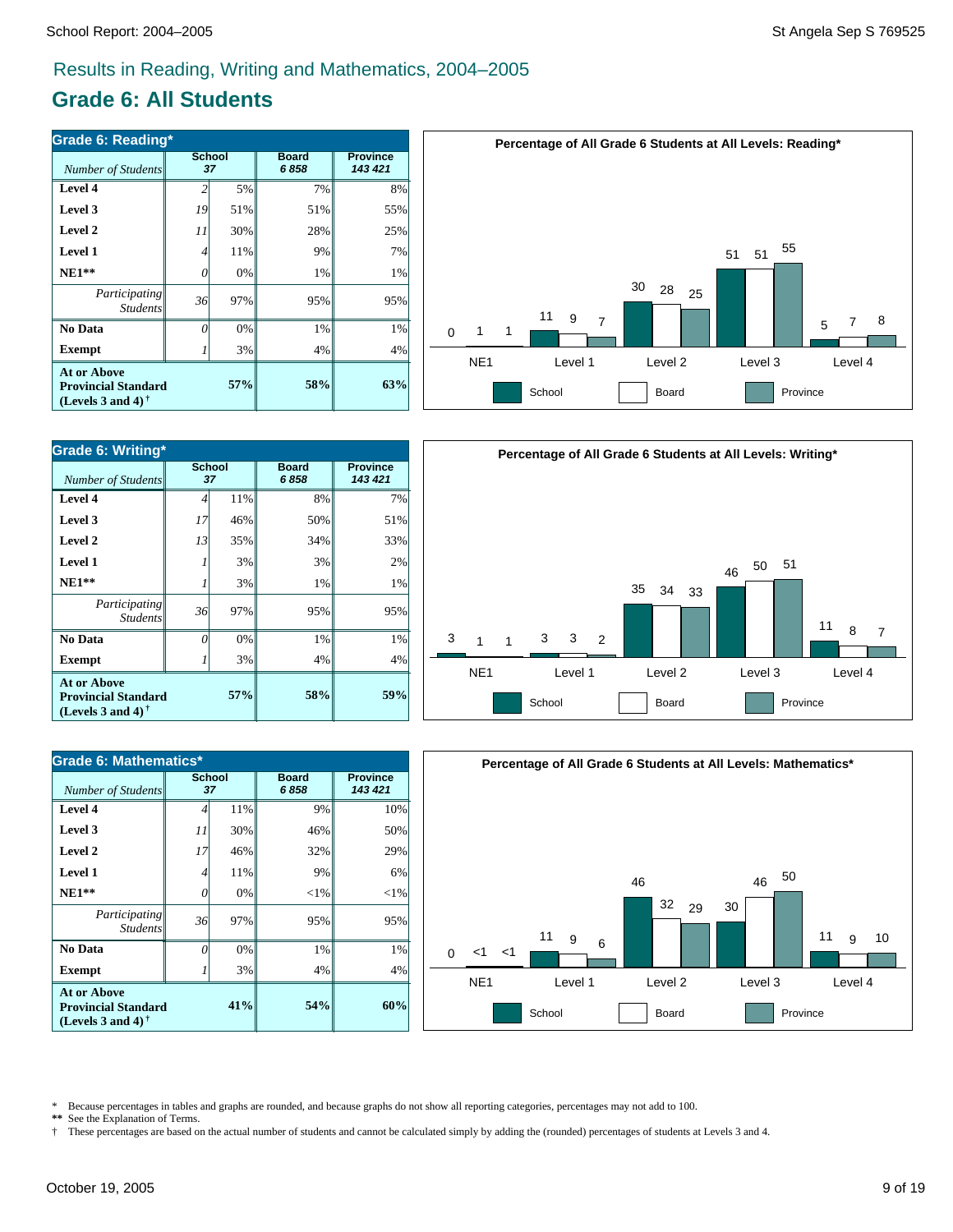# **Grade 6: Participating Students (excludes "no data" and "exempt" categories)**

| <b>Grade 6: Reading*</b>                                                                             |                     |     |                         |                            |  |  |  |
|------------------------------------------------------------------------------------------------------|---------------------|-----|-------------------------|----------------------------|--|--|--|
| Number of Students                                                                                   | <b>School</b><br>36 |     | <b>Board</b><br>6 5 4 8 | <b>Province</b><br>136 846 |  |  |  |
| Level 4                                                                                              |                     | 6%  | 7%                      | 8%                         |  |  |  |
| Level 3                                                                                              | 19                  | 53% | 53%                     | 58%                        |  |  |  |
| Level 2                                                                                              | 11                  | 31% | 29%                     | 26%                        |  |  |  |
| Level 1                                                                                              | 4                   | 11% | 9%                      | 7%                         |  |  |  |
| $NE1**$                                                                                              |                     | 0%  | 1%                      | 1%                         |  |  |  |
| <b>At or Above</b><br><b>Provincial Standard</b><br>(Levels 3 and 4) <sup><math>\dagger</math></sup> |                     | 58% | 60%                     | 66%                        |  |  |  |



| Grade 6: Writing*                                                                                    |                     |     |                         |                            |  |  |  |  |
|------------------------------------------------------------------------------------------------------|---------------------|-----|-------------------------|----------------------------|--|--|--|--|
| Number of Students                                                                                   | <b>School</b><br>36 |     | <b>Board</b><br>6 5 4 5 | <b>Province</b><br>136 809 |  |  |  |  |
| Level 4                                                                                              | 4                   | 11% | 8%                      | 7%                         |  |  |  |  |
| Level 3                                                                                              | 17                  | 47% | 53%                     | 54%                        |  |  |  |  |
| Level 2                                                                                              | 13                  | 36% | 35%                     | 35%                        |  |  |  |  |
| Level 1                                                                                              |                     | 3%  | 3%                      | 3%                         |  |  |  |  |
| $NE1**$                                                                                              |                     | 3%  | 1%                      | 1%                         |  |  |  |  |
| <b>At or Above</b><br><b>Provincial Standard</b><br>(Levels 3 and 4) <sup><math>\dagger</math></sup> |                     | 58% | 61%                     | 61%                        |  |  |  |  |



| Grade 6: Mathematics*                                                                                |              |     |                        |                            |  |  |  |  |
|------------------------------------------------------------------------------------------------------|--------------|-----|------------------------|----------------------------|--|--|--|--|
| Number of Students                                                                                   | School<br>36 |     | <b>Board</b><br>6 5 25 | <b>Province</b><br>136 810 |  |  |  |  |
| Level 4                                                                                              |              | 11% | 9%                     | 11%                        |  |  |  |  |
| Level 3                                                                                              | 11           | 31% | 48%                    | 52%                        |  |  |  |  |
| Level 2                                                                                              | 17           | 47% | 34%                    | 30%                        |  |  |  |  |
| Level 1                                                                                              | 4            | 11% | 9%                     | 7%                         |  |  |  |  |
| $NE1**$                                                                                              |              | 0%  | $<$ 1%                 | $<$ 1%                     |  |  |  |  |
| <b>At or Above</b><br><b>Provincial Standard</b><br>(Levels 3 and 4) <sup><math>\dagger</math></sup> |              | 42% | 57%                    | 63%                        |  |  |  |  |



Because percentages in tables and graphs are rounded, percentages may not add to 100.

**\*\*** See the Explanation of Terms.

† These percentages are based on the actual number of students and cannot be calculated simply by adding the (rounded) percentages of students at Levels 3 and 4.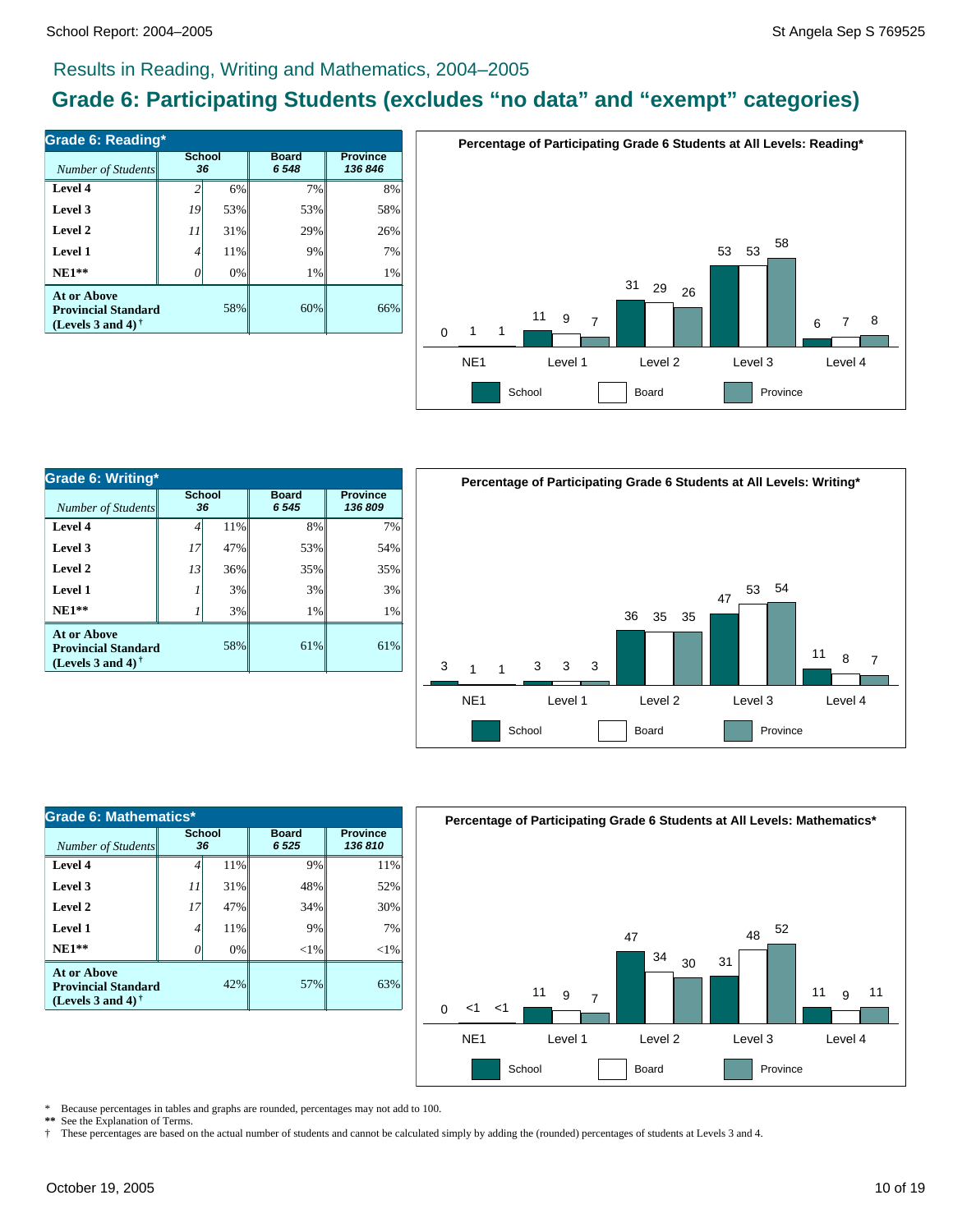# **Grade 6: Gender††**

| Grade 6: School*                                                                                     |                     |            |                     |            |                     |            |
|------------------------------------------------------------------------------------------------------|---------------------|------------|---------------------|------------|---------------------|------------|
|                                                                                                      | Reading             |            | <b>Writing</b>      |            | <b>Mathematics</b>  |            |
| Number of Students                                                                                   | <b>Female</b><br>21 | Male<br>16 | <b>Female</b><br>21 | Male<br>16 | <b>Female</b><br>21 | Male<br>16 |
| Level 4                                                                                              | 5%                  | 6%         | 14%                 | 6%         | 10%                 | 12%        |
| Level 3                                                                                              | 57%                 | 44%        | 52%                 | 38%        | 29%                 | 31%        |
| Level 2                                                                                              | 29%                 | 31%        | 29%                 | 44%        | 52%                 | 38%        |
| Level 1                                                                                              | 10%                 | 12%        | 5%                  | 0%         | 10%                 | 12%        |
| $NE1**$                                                                                              | 0%                  | 0%         | 0%                  | 6%         | 0%                  | 0%         |
| <i>Participating</i><br><i>Students</i>                                                              | 100%                | 94%        | 100%                | 94%        | 100%                | 94%        |
| No Data                                                                                              | 0%                  | 0%         | 0%                  | 0%         | 0%                  | 0%         |
| <b>Exempt</b>                                                                                        | 0%                  | 6%         | 0%                  | 6%         | 0%                  | 6%         |
| <b>At or Above</b><br><b>Provincial Standard</b><br>(Levels 3 and 4) <sup><math>\dagger</math></sup> | 62%                 | 50%        | 67%                 | 44%        | 38%                 | 44%        |

| Grade 6: Board*                                                                |                |              |                       |              |                    |              |
|--------------------------------------------------------------------------------|----------------|--------------|-----------------------|--------------|--------------------|--------------|
|                                                                                | Reading        |              | <b>Writing</b>        |              | <b>Mathematics</b> |              |
| Number of Students                                                             | Female<br>3310 | Male<br>3454 | <b>Female</b><br>3310 | Male<br>3454 | Female<br>3310     | Male<br>3454 |
| Level 4                                                                        | 8%             | 5%           | 10%                   | 5%           | 8%                 | 9%           |
| Level 3                                                                        | 53%            | 49%          | 56%                   | 45%          | 45%                | 47%          |
| Level 2                                                                        | 27%            | 29%          | 28%                   | 40%          | 34%                | 30%          |
| Level 1                                                                        | 8%             | 10%          | 2%                    | 4%           | 8%                 | 9%           |
| $NE1**$                                                                        | 1%             | 2%           | 1%                    | 2%           | 0%                 | ${<}1\%$     |
| Participating<br><b>Students</b>                                               | 96%            | 95%          | 96%                   | 95%          | 96%                | 95%          |
| No Data                                                                        | ${<}1\%$       | $<$ 1%       | ${<}1\%$              | $<$ 1%       | ${<}1\%$           | 1%           |
| <b>Exempt</b>                                                                  | 4%             | 4%           | 4%                    | 4%           | 4%                 | 5%           |
| <b>At or Above</b><br><b>Provincial Standard</b><br>(Levels 3 and 4) $\dagger$ | 61%            | 55%          | 66%                   | 50%          | 53%                | 56%          |

| Grade 6: Province*                                                                                   |                 |                |                        |                       |                 |                    |
|------------------------------------------------------------------------------------------------------|-----------------|----------------|------------------------|-----------------------|-----------------|--------------------|
|                                                                                                      | Reading         |                |                        | <b>Writing</b>        |                 | <b>Mathematics</b> |
| Number of Students                                                                                   | Female<br>68858 | Male<br>72 537 | <b>Female</b><br>68858 | <b>Male</b><br>72 537 | Female<br>68858 | Male<br>72 537     |
| Level 4                                                                                              | 10%             | 6%             | 10%                    | 4%                    | 10%             | 11%                |
| Level 3                                                                                              | 58%             | 52%            | 58%                    | 45%                   | 50%             | 49%                |
| Level 2                                                                                              | 23%             | 27%            | 27%                    | 40%                   | 30%             | 28%                |
| <b>Level 1</b>                                                                                       | 5%              | 8%             | 1%                     | 4%                    | 6%              | 7%                 |
| $NE1**$                                                                                              | 1%              | 1%             | ${<}1\%$               | 1%                    | ${<}1\%$        | $<$ 1%             |
| <i>Participating</i><br><b>Students</b>                                                              | 97%             | 95%            | 97%                    | 95%                   | 96%             | 95%                |
| No Data                                                                                              | 1%              | 1%             | 1%                     | 1%                    | 1%              | 1%                 |
| Exempt                                                                                               | 3%              | 5%             | 3%                     | 5%                    | 3%              | 4%                 |
| <b>At or Above</b><br><b>Provincial Standard</b><br>(Levels 3 and 4) <sup><math>\dagger</math></sup> | 68%             | 58%            | 68%                    | 50%                   | 60%             | 60%                |







\* Because percentages in tables and graphs are rounded, and because graphs do not show all reporting categories, percentages may not add to 100.<br>\*\* See the Explanation of Terms.

See the Explanation of Terms.

† These percentages are based on the actual number of students and cannot be calculated simply by adding the (rounded) percentages of students at Levels 3 and 4.

†† Results by gender include only students for whom gender data were available.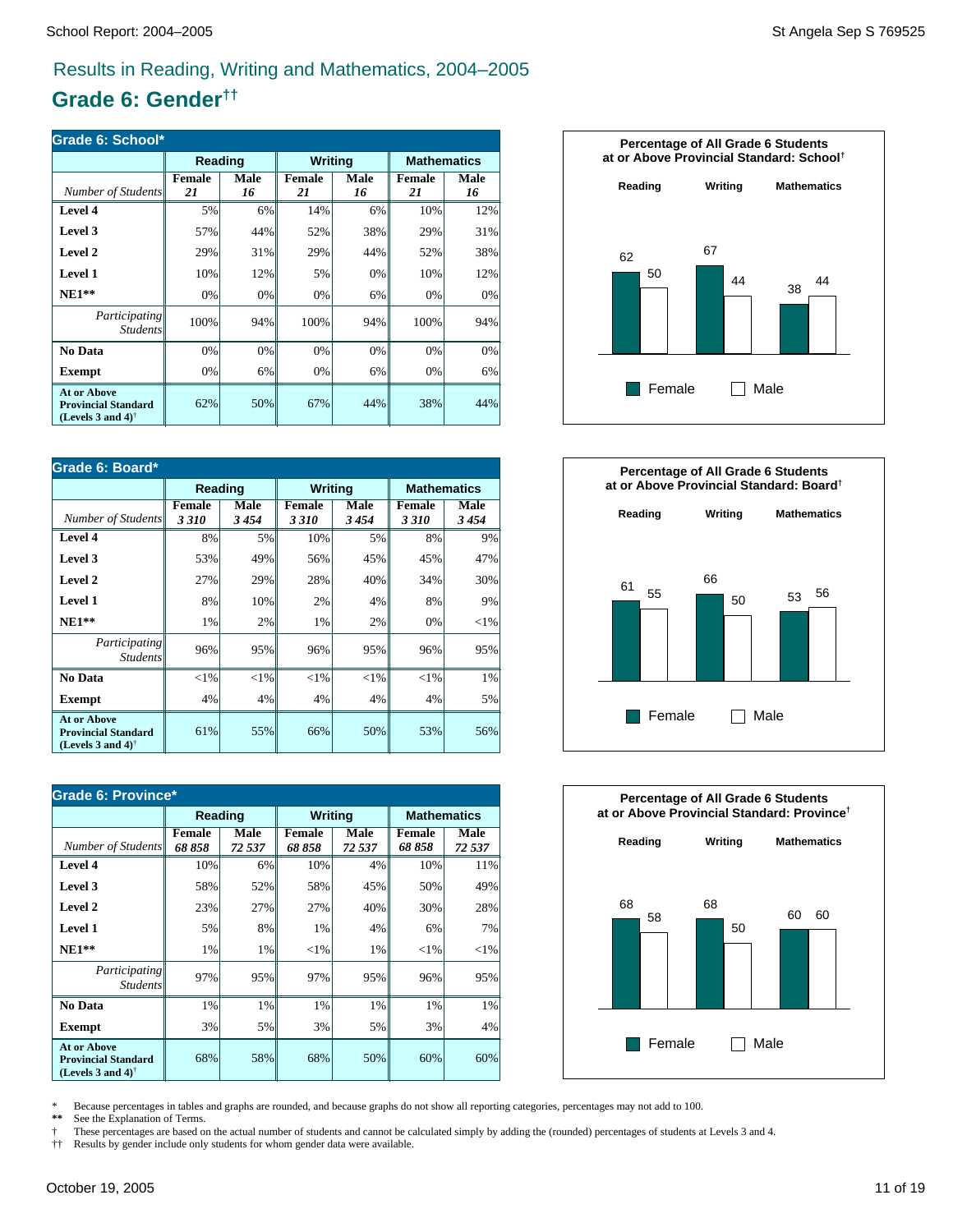# **Contextual Information for School: Grade 3 and Grade 6†**

This information provides a context for interpreting the school's results over the past four years.

| Grade 3                                               | 2001-2002 | 2002-2003 | 2003-2004           | 2004-2005          |
|-------------------------------------------------------|-----------|-----------|---------------------|--------------------|
| Number of students                                    | 50        | 52        | 52                  | 54                 |
| Students participating in reading*                    | 88%       | 92%       | 90%                 | 100%               |
| writing*                                              | 88%       | 94%       | 90%                 | 100%               |
| mathematics*                                          | 98%       | 94%       | 90%                 | 100%               |
| Female                                                | 48%       | 52%       | 50%                 | 50%                |
| Male                                                  | 50%       | 48%       | 50%                 | 50%                |
| ESL/ELD learners**                                    | 6%        | 10%       | $4\%$ <sup>+</sup>  | $0\%$ <sup>+</sup> |
| Students with special needs (excluding gifted)**      | 18%       | 8%        | $13\%$ <sup>+</sup> | $7\%$ <sup>+</sup> |
| Born outside Canada                                   | 28%       | 19%       | 13%                 | 26%                |
| In Canada less than one year                          | 0%        | $0\%$     | $0\%$               | 2%                 |
| In Canada one year or more but less than three years  | 2%        | 4%        | 4%                  | 9%                 |
| In Canada three years or more                         | 26%       | 12%       | 10%                 | 11%                |
| First language learned at home was other than English | 52%       | 29%       | 58%                 | 50%                |
| Attended three or more schools since Grade 1          | 14%       | 4%        | 2%                  | 15%                |

| Grade 6                                               | 2001-2002 | 2002-2003 | 2003-2004           | 2004-2005           |
|-------------------------------------------------------|-----------|-----------|---------------------|---------------------|
| Number of students                                    | 45        | 44        | 59                  | 37                  |
| Students participating in reading                     | 100%      | 98%       | 95%                 | 97%                 |
| writing                                               | 100%      | 98%       | 95%                 | 97%                 |
| mathematics                                           | 100%      | 98%       | 95%                 | 97%                 |
| Female                                                | 62%       | 50%       | 56%                 | 57%                 |
| Male                                                  | 38%       | 50%       | 44%                 | 43%                 |
| ESL/ELD learners**                                    | 2%        | 11%       | $3\%$ <sup>+</sup>  | $5\%$ <sup>+</sup>  |
| Students with special needs (excluding gifted)**      | 27%       | 25%       | $37\%$ <sup>+</sup> | $22\%$ <sup>+</sup> |
| Born outside Canada                                   | 24%       | 30%       | 29%                 | 27%                 |
| In Canada less than one year                          | $0\%$     | $0\%$     | 2%                  | 3%                  |
| In Canada one year or more but less than three years  | $0\%$     | 2%        | $0\%$               | $0\%$               |
| In Canada three years or more                         | 24%       | 27%       | 25%                 | 5%                  |
| First language learned at home was other than English | 27%       | 34%       | 37%                 | 59%                 |
| Attended three or more schools since Grade 1          | 13%       | 30%       | 15%                 | 16%                 |

Contextual data pertaining to gender, student status, school background, place of birth and language learned at home are provided by schools on the **Student Information Form.** Not all French Immersion students wrote all components of the Grade 3 assessment; the numbers shown here reflect those students who wrote the components determined by the French Immersion participation option selected by their board.

See the Explanation of Terms.

Ì As the definition for the English as a second language/English literacy development group changed effective the 2004 assessments from "students enrolled in an ESL/ELD program" to "students designated as ESL/ELD learners", the percentage of students in this group may not be comparable with previous years.

è Because the **Individual Education Plan** requirement became effective for the 2004 assessments, the percentage of students designated as having special needs may not be comparable with the percentages from previous years.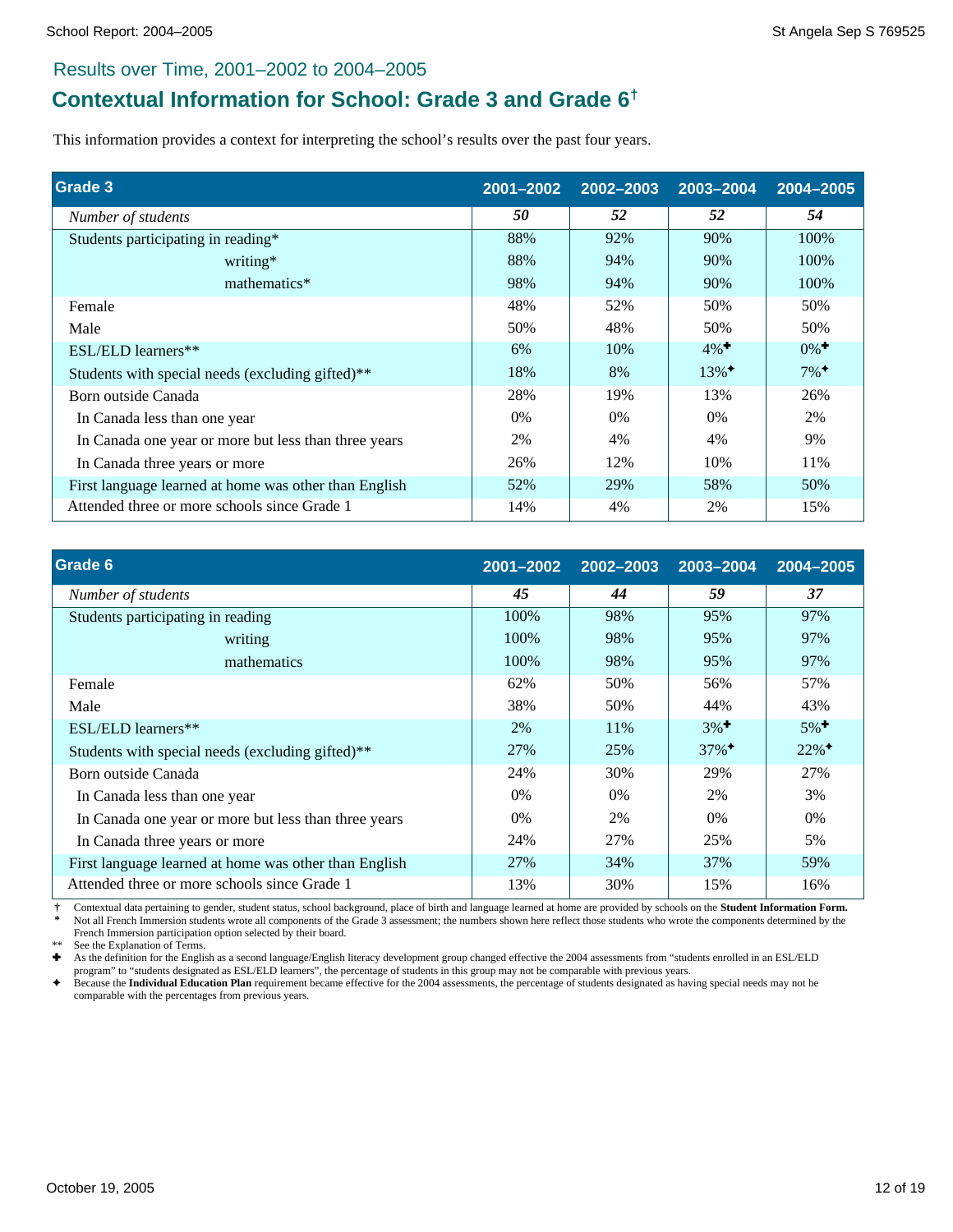# **Grade 3: Reading**

| <b>Grade 3 Reading: School*</b>                                         |             |             |             |             |  |  |  |
|-------------------------------------------------------------------------|-------------|-------------|-------------|-------------|--|--|--|
| Year                                                                    | $'01 - '02$ | $'02 - '03$ | $'03 - '04$ | $'04 - '05$ |  |  |  |
| Number of<br><b>Students</b>                                            | 50          | 52          | 52          | 54          |  |  |  |
| Level 4                                                                 | 4%          | 4%          | 4%          | 2%          |  |  |  |
| Level 3                                                                 | 18%         | 25%         | 40%         | 20%         |  |  |  |
| Level 2                                                                 | 28%         | 44%         | 35%         | 37%         |  |  |  |
| Level 1                                                                 | 20%         | 13%         | 8%          | 22%         |  |  |  |
| <b>NE1**</b>                                                            | 4%          | 0%          | 0%          | 19%         |  |  |  |
| NEIS <sup>††</sup>                                                      | 14%         | 6%          | 4%          |             |  |  |  |
| Participating<br><b>Students</b>                                        | 88%         | 92%         | 90%         | 100%        |  |  |  |
| No Data                                                                 | 0%          | 0%          | 2%          | 0%          |  |  |  |
| <b>Exempt</b>                                                           | 12%         | 8%          | 8%          | 0%          |  |  |  |
| <b>At or Above</b><br><b>Provincial</b><br><b>Standard</b> <sup>†</sup> | 22%         | 29%         | 44%         | 22%         |  |  |  |

#### **Grade 3 Reading: Board\***

| Year                                                             | $'01 - '02$ | $'02 - '03$ | $'03 - '04$ | $'04 - '05$ |
|------------------------------------------------------------------|-------------|-------------|-------------|-------------|
| Number of<br><b>Students</b>                                     | 7063        | 6 9 1 4     | 6 929       | 6 462       |
| Level 4                                                          | 6%          | 5%          | 7%          | 5%          |
| Level 3                                                          | 42%         | 44%         | 47%         | 50%         |
| Level 2                                                          | 28%         | 27%         | 27%         | 29%         |
| Level 1                                                          | 11%         | 10%         | 7%          | 8%          |
| $NE1**$                                                          | ${<}1\%$    | ${<}1\%$    | 1%          | 2%          |
| NEIS <sup>††</sup>                                               | 6%          | 6%          | 5%          |             |
| Participating<br><b>Students</b>                                 | 93%         | 93%         | 93%         | 94%         |
| No Data                                                          | ${<}1\%$    | 1%          | 1%          | $1\%$       |
| <b>Exempt</b>                                                    | 7%          | 6%          | 6%          | 6%          |
| <b>At or Above</b><br>Provincial<br><b>Standard</b> <sup>†</sup> | 48%         | 49%         | 53%         | 55%         |

#### **Grade 3 Reading: Province\***

| Year                                                                    | $'01 - '02$ | $'02 - '03$ | $'03 - '04$ | $'04 - '05$ |
|-------------------------------------------------------------------------|-------------|-------------|-------------|-------------|
| Number of<br><b>Students</b>                                            | 136888      | 138 198     | 138 290     | 132 667     |
| Level 4                                                                 | 5%          | 5%          | 6%          | 6%          |
| Level 3                                                                 | 45%         | 45%         | 47%         | 53%         |
| Level 2                                                                 | 27%         | 28%         | 27%         | 27%         |
| Level 1                                                                 | 9%          | 8%          | 6%          | 7%          |
| $NE1**$                                                                 | ${<}1\%$    | ${<}1\%$    | 1%          | 2%          |
| NEIS <sup>††</sup>                                                      | 7%          | 8%          | 6%          |             |
| Participating<br><b>Students</b>                                        | 94%         | 93%         | 93%         | 94%         |
| No Data                                                                 | ${<}1\%$    | 1%          | 1%          | 1%          |
| <b>Exempt</b>                                                           | 6%          | 6%          | 6%          | 5%          |
| <b>At or Above</b><br><b>Provincial</b><br><b>Standard</b> <sup>†</sup> | 50%         | 50%         | 54%         | 59%         |







\* Because percentages in tables and graphs are rounded, and because graphs do not show all reporting categories, percentages may not add to 100.

See the Explanation of Terms.

† These percentages are based on the actual number of students and cannot be calculated simply by adding the (rounded) percentages of students at Levels 3 and 4.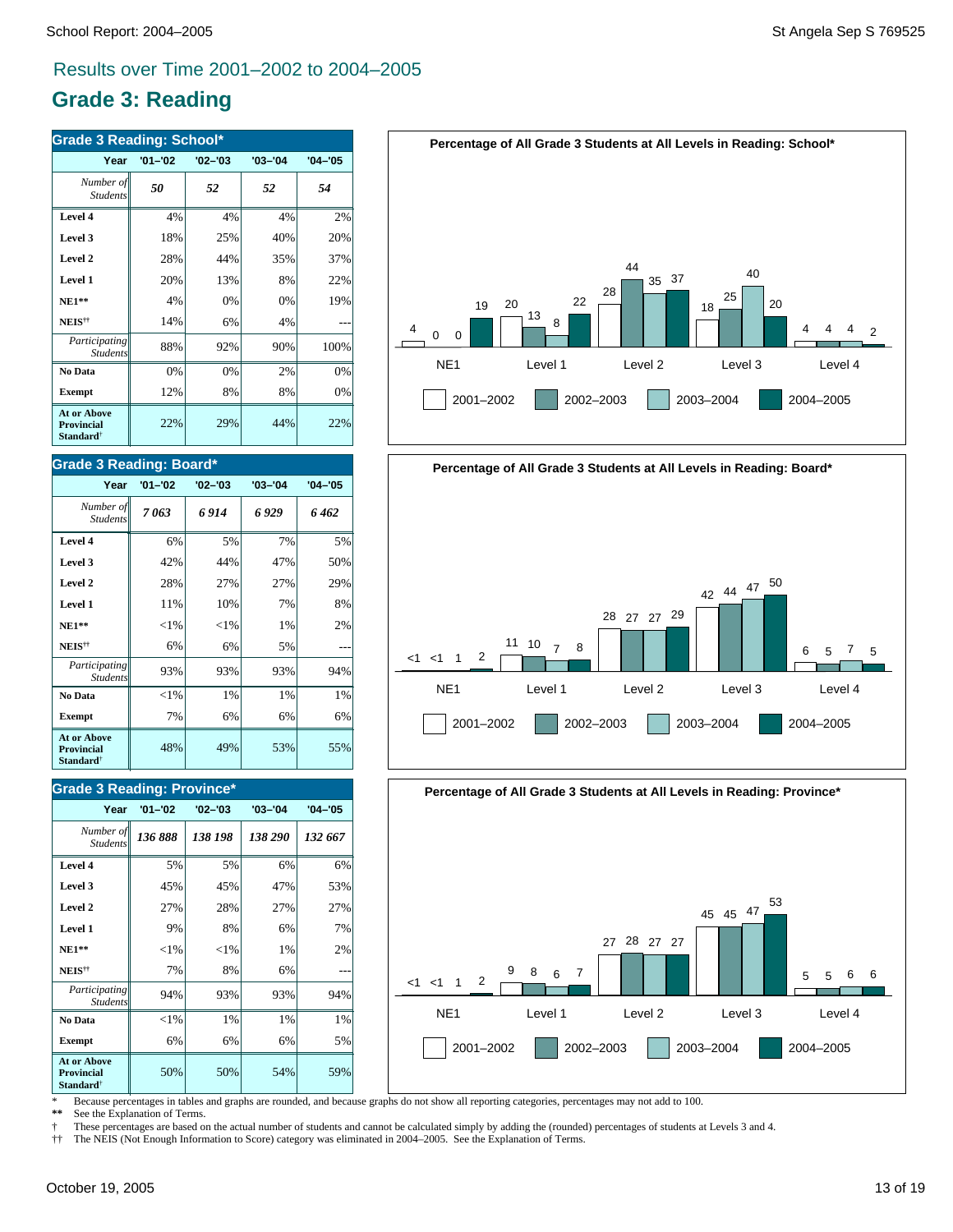# **Grade 3: Writing**

| <b>Grade 3 Writing: School*</b>                                  |             |             |             |             |
|------------------------------------------------------------------|-------------|-------------|-------------|-------------|
| Year                                                             | $'01 - '02$ | $'02 - '03$ | $'03 - '04$ | $'04 - '05$ |
| Number of<br><b>Students</b>                                     | 50          | 52          | 52          | 54          |
| Level 4                                                          | 2%          | 2%          | 4%          | 0%          |
| Level 3                                                          | 32%         | 52%         | 38%         | 26%         |
| Level 2                                                          | 52%         | 31%         | 46%         | 61%         |
| Level 1                                                          | 2%          | 6%          | 0%          | 7%          |
| $NE1**$                                                          | 0%          | 0%          | 0%          | 6%          |
| NEIS <sup>††</sup>                                               | 0%          | 4%          | 2%          |             |
| Participating<br><b>Students</b>                                 | 88%         | 94%         | 90%         | 100%        |
| No Data                                                          | 0%          | 0%          | 2%          | 0%          |
| <b>Exempt</b>                                                    | 12%         | 6%          | 8%          | 0%          |
| <b>At or Above</b><br>Provincial<br><b>Standard</b> <sup>†</sup> | 34%         | 54%         | 42%         | 26%         |

#### **Grade 3 Writing: Board\***

| Year                                                             | $'01 - '02$ | $'02 - '03$ | $'03 - '04$ | $'04 - '05$ |
|------------------------------------------------------------------|-------------|-------------|-------------|-------------|
| Number of<br><b>Students</b>                                     | 7063        | 6 9 1 4     | 6 929       | 6462        |
| Level 4                                                          | 10%         | 9%          | 10%         | 7%          |
| Level 3                                                          | 48%         | 49%         | 51%         | 56%         |
| Level 2                                                          | 30%         | 30%         | 28%         | 28%         |
| Level 1                                                          | 2%          | 2%          | 1%          | 1%          |
| $NE1**$                                                          | ${<}1\%$    | ${<}1\%$    | 1%          | 1%          |
| NEIS <sup>††</sup>                                               | 3%          | 3%          | 3%          |             |
| Participating<br><b>Students</b>                                 | 93%         | 93%         | 94%         | 94%         |
| No Data                                                          | ${<}1\%$    | 2%          | 1%          | 1%          |
| <b>Exempt</b>                                                    | 6%          | 6%          | 5%          | 5%          |
| <b>At or Above</b><br>Provincial<br><b>Standard</b> <sup>†</sup> | 58%         | 58%         | 62%         | 63%         |

#### **Grade 3 Writing: Province\***

| Year                                                                    | $'01 - '02$ | $'02 - '03$ | $'03 - '04$ | $'04 - '05$ |
|-------------------------------------------------------------------------|-------------|-------------|-------------|-------------|
| Number of<br><b>Students</b>                                            | 136886      | 138 198     | 138 290     | 132 667     |
| Level 4                                                                 | 8%          | 8%          | 9%          | 6%          |
| Level 3                                                                 | 48%         | 48%         | 49%         | 55%         |
| Level 2                                                                 | 33%         | 33%         | 31%         | 32%         |
| Level 1                                                                 | 2%          | 2%          | 1%          | 1%          |
| $NE1**$                                                                 | ${<}1\%$    | ${<}1\%$    | 1%          | 1%          |
| NEIS <sup>††</sup>                                                      | 3%          | 4%          | 3%          |             |
| Participating<br><b>Students</b>                                        | 94%         | 94%         | 94%         | 94%         |
| No Data                                                                 | ${<}1\%$    | 1%          | 1%          | 1%          |
| <b>Exempt</b>                                                           | 5%          | 5%          | 5%          | 5%          |
| <b>At or Above</b><br><b>Provincial</b><br><b>Standard</b> <sup>†</sup> | 55%         | 55%         | 58%         | 61%         |







\* Because percentages in tables and graphs are rounded, and because graphs do not show all reporting categories, percentages may not add to 100.

See the Explanation of Terms.

† These percentages are based on the actual number of students and cannot be calculated simply by adding the (rounded) percentages of students at Levels 3 and 4.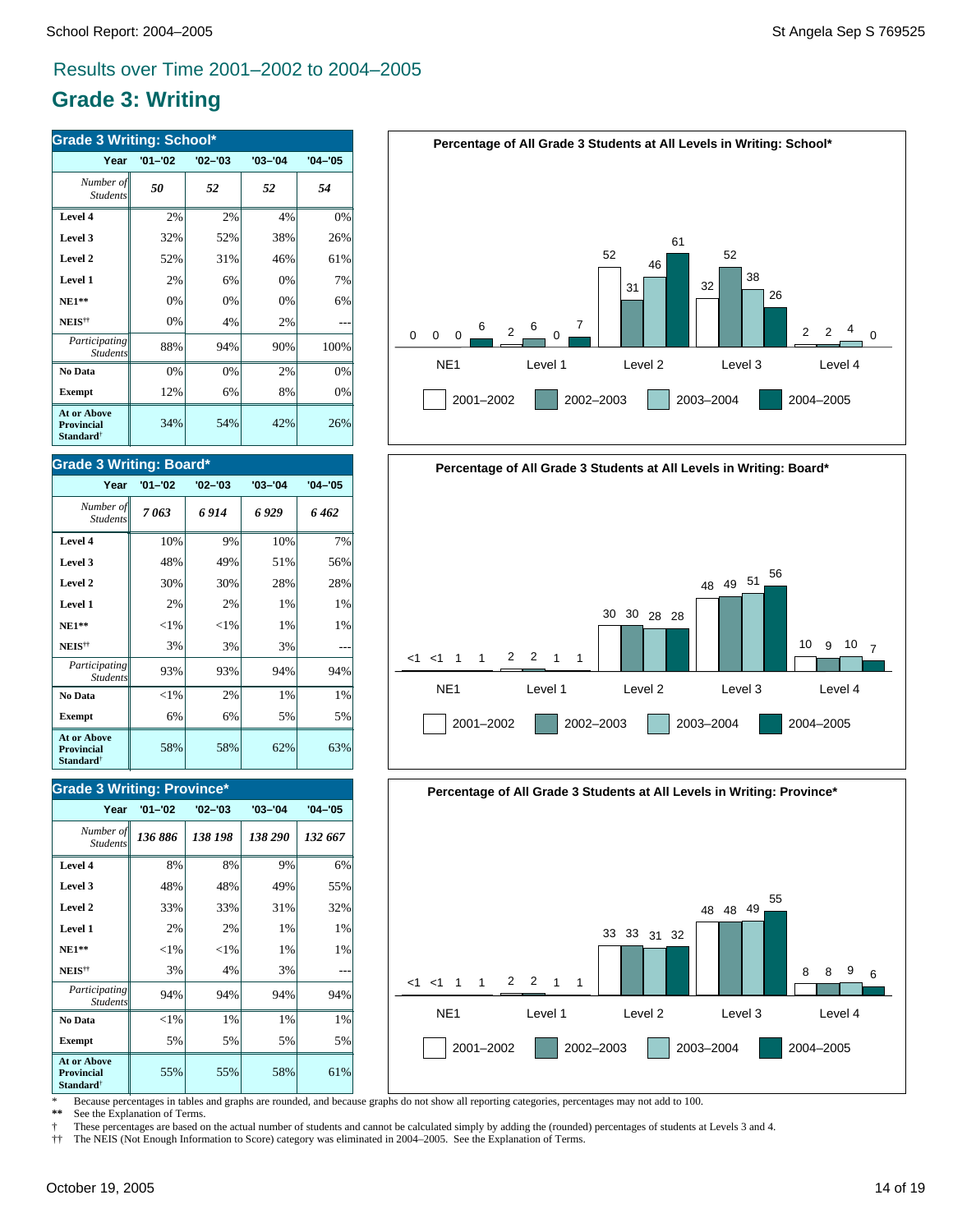# **Grade 3: Mathematics**

| <b>Grade 3 Mathematics: School*</b>                                     |             |             |             |             |  |
|-------------------------------------------------------------------------|-------------|-------------|-------------|-------------|--|
| Year                                                                    | $'01 - '02$ | $'02 - '03$ | $'03 - '04$ | $'04 - '05$ |  |
| Number of<br><b>Students</b>                                            | 50          | 52          | 52          | 54          |  |
| Level 4                                                                 | 0%          | 4%          | 10%         | 2%          |  |
| Level 3                                                                 | 18%         | 15%         | 56%         | 22%         |  |
| Level 2                                                                 | 32%         | 50%         | 17%         | 54%         |  |
| Level 1                                                                 | 30%         | 23%         | 4%          | 15%         |  |
| $NE1**$                                                                 | 4%          | 0%          | 0%          | 7%          |  |
| NEIS <sup>††</sup>                                                      | 14%         | 2%          | 4%          |             |  |
| Participating<br><b>Students</b>                                        | 98%         | 94%         | 90%         | 100%        |  |
| No Data                                                                 | 0%          | 0%          | 2%          | 0%          |  |
| <b>Exempt</b>                                                           | 2%          | 6%          | 8%          | 0%          |  |
| <b>At or Above</b><br><b>Provincial</b><br><b>Standard</b> <sup>†</sup> | 18%         | 19%         | 65%         | 24%         |  |

#### **Grade 3 Mathematics: Board\***

| Year                                                             | $'01 - '02$ | $'02 - '03$ | $'03 - '04$ | $'04 - '05$ |
|------------------------------------------------------------------|-------------|-------------|-------------|-------------|
| Number of<br><b>Students</b>                                     | 7 186       | 7033        | 7059        | 6581        |
| Level 4                                                          | 10%         | 8%          | 14%         | 9%          |
| Level 3                                                          | 46%         | 46%         | 49%         | 52%         |
| Level 2                                                          | 27%         | 28%         | 25%         | 28%         |
| Level 1                                                          | 6%          | 6%          | 3%          | 4%          |
| $NE1**$                                                          | ${<}1\%$    | ${<}1\%$    | ${<}1\%$    | 1%          |
| NEIS <sup>††</sup>                                               | 5%          | 5%          | 2%          |             |
| Participating<br><b>Students</b>                                 | 94%         | 93%         | 94%         | 94%         |
| No Data                                                          | ${<}1\%$    | 1%          | 1%          | 1%          |
| Exempt                                                           | 6%          | 5%          | 5%          | 5%          |
| At or Above<br><b>Provincial</b><br><b>Standard</b> <sup>†</sup> | 55%         | 54%         | 63%         | 61%         |

### **Grade 3 Mathematics: Province\***

| Year                                                                    | $'01 - '02$ | $'02 - '03$ | $'03 - '04$ | $'04 - '05$ |
|-------------------------------------------------------------------------|-------------|-------------|-------------|-------------|
| Number of<br><b>Students</b>                                            | 139 725     | 140 860     | 141 245     | 135 740     |
| Level 4                                                                 | 10%         | 10%         | 13%         | 10%         |
| Level 3                                                                 | 48%         | 47%         | 52%         | 56%         |
| Level 2                                                                 | 27%         | 27%         | 25%         | 26%         |
| Level 1                                                                 | 5%          | 4%          | 2%          | 3%          |
| $NE1**$                                                                 | ${<}1\%$    | ${<}1\%$    | ${<}1\%$    | ${<}1\%$    |
| NEIS <sup>††</sup>                                                      | 5%          | 7%          | 3%          |             |
| <i>Participating</i><br><b>Students</b>                                 | 95%         | 95%         | 94%         | 95%         |
| No Data                                                                 | ${<}1\%$    | $1\%$       | 1%          | 1%          |
| <b>Exempt</b>                                                           | 5%          | 4%          | 5%          | 4%          |
| <b>At or Above</b><br><b>Provincial</b><br><b>Standard</b> <sup>†</sup> | 58%         | 57%         | 64%         | 66%         |







\* Because percentages in tables and graphs are rounded, and because graphs do not show all reporting categories, percentages may not add to 100.

See the Explanation of Terms.

† These percentages are based on the actual number of students and cannot be calculated simply by adding the (rounded) percentages of students at Levels 3 and 4.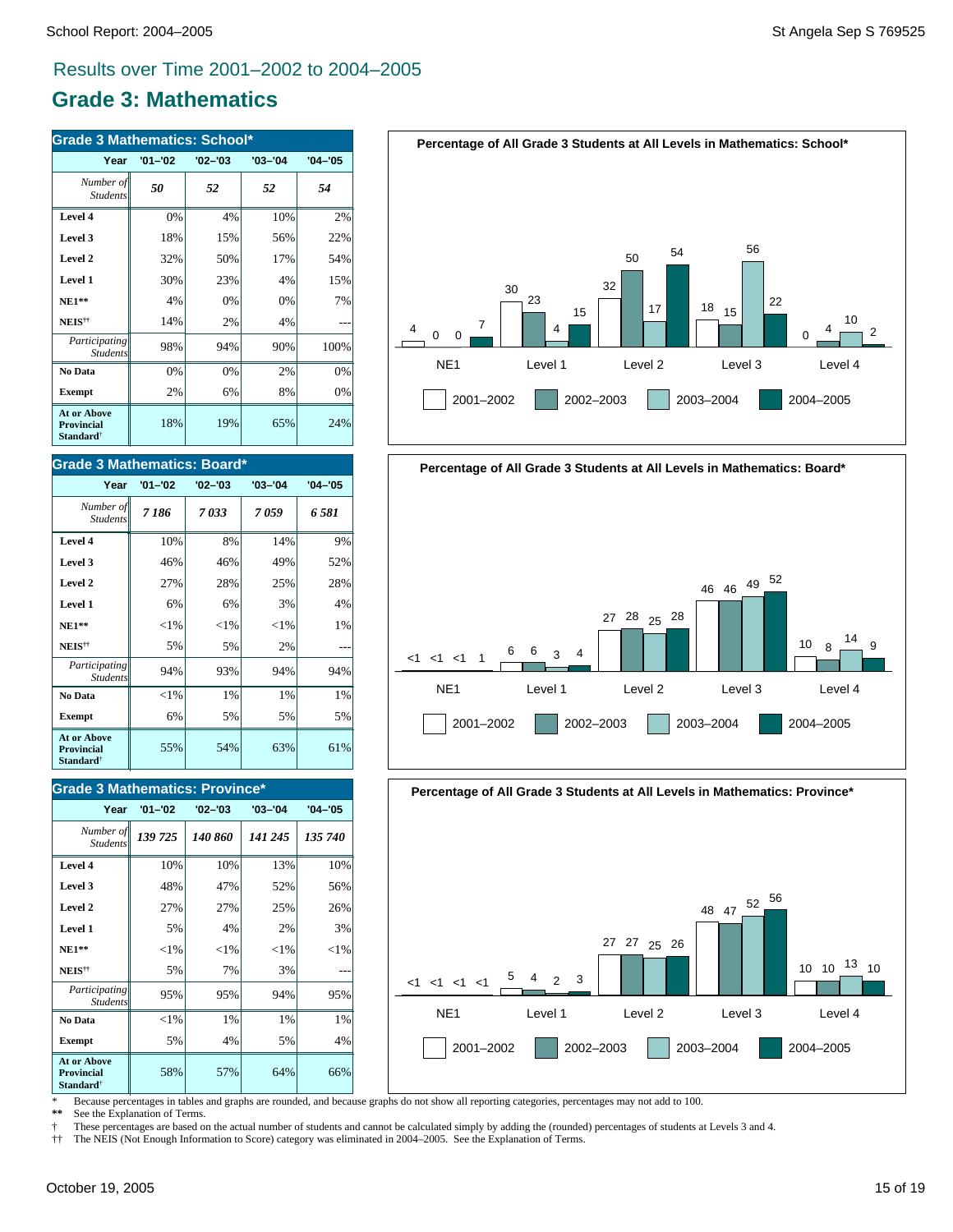# **Grade 6: Reading**

| <b>Grade 6 Reading: School*</b>                                         |             |             |             |             |  |
|-------------------------------------------------------------------------|-------------|-------------|-------------|-------------|--|
| Year                                                                    | $'01 - '02$ | $'02 - '03$ | $'03 - '04$ | $'04 - '05$ |  |
| Number of<br><b>Students</b>                                            | 45          | 44          | 59          | 37          |  |
| Level 4                                                                 | 11%         | 2%          | 14%         | 5%          |  |
| Level 3                                                                 | 47%         | 43%         | 32%         | 51%         |  |
| Level 2                                                                 | 29%         | 23%         | 27%         | 30%         |  |
| Level 1                                                                 | 9%          | 18%         | 12%         | 11%         |  |
| $NE1**$                                                                 | 0%          | 0%          | 3%          | 0%          |  |
| NEIS <sup>††</sup>                                                      | 4%          | 11%         | 7%          |             |  |
| Participating<br><b>Students</b>                                        | 100%        | 98%         | 95%         | 97%         |  |
| No Data                                                                 | 0%          | 2%          | 0%          | 0%          |  |
| <b>Exempt</b>                                                           | 0%          | 0%          | 5%          | 3%          |  |
| <b>At or Above</b><br><b>Provincial</b><br><b>Standard</b> <sup>†</sup> | 58%         | 45%         | 46%         | 57%         |  |

#### **Grade 6 Reading: Board\***

| Year                                                             | $'01 - '02$ | $'02 - '03$ | $'03 - '04$ | $'04 - '05$ |
|------------------------------------------------------------------|-------------|-------------|-------------|-------------|
| Number of<br><b>Students</b>                                     | 7046        | 6899        | 6 806       | 6 858       |
| Level 4                                                          | 10%         | 10%         | 10%         | 7%          |
| Level 3                                                          | 45%         | 47%         | 48%         | 51%         |
| Level 2                                                          | 26%         | 25%         | 26%         | 28%         |
| Level 1                                                          | 8%          | 7%          | 7%          | 9%          |
| $NE1**$                                                          | ${<}1\%$    | ${<}1\%$    | 1%          | 1%          |
| NEIS <sup>††</sup>                                               | 6%          | 5%          | 5%          |             |
| Participating<br><b>Students</b>                                 | 95%         | 94%         | 96%         | 95%         |
| No Data                                                          | ${<}1\%$    | 1%          | ${<}1\%$    | $1\%$       |
| Exempt                                                           | 5%          | 5%          | 4%          | 4%          |
| <b>At or Above</b><br>Provincial<br><b>Standard</b> <sup>†</sup> | 55%         | 57%         | 58%         | 58%         |

#### **Grade 6 Reading: Province\***

| Year                                                                    | $'01 - '02$ | $'02 - '03$ | $'03 - '04$ | $'04 - '05$ |  |
|-------------------------------------------------------------------------|-------------|-------------|-------------|-------------|--|
| Number of<br><b>Students</b>                                            | 145 351     | 144 676     | 146 169     | 143 421     |  |
| Level 4                                                                 | 9%          | 9%          | 9%          | 8%          |  |
| Level 3                                                                 | 47%         | 47%         | 49%         | 55%         |  |
| Level 2                                                                 | 28%         | 27%         | 26%         | 25%         |  |
| Level 1                                                                 | 6%          | 7%          | 6%          | 7%          |  |
| $NE1**$                                                                 | ${<}1\%$    | $<$ 1%      | ${<}1\%$    | 1%          |  |
| NEIS <sup>††</sup>                                                      | 6%          | 5%          | 5%          |             |  |
| Participating<br><b>Students</b>                                        | 96%         | 95%         | 95%         | 95%         |  |
| No Data                                                                 | ${<}1\%$    | 1%          | 1%          | 1%          |  |
| <b>Exempt</b>                                                           | 4%          | 4%          | 4%          | 4%          |  |
| <b>At or Above</b><br><b>Provincial</b><br><b>Standard</b> <sup>†</sup> | 55%         | 56%         | 58%         | 63%         |  |







Because percentages in tables and graphs are rounded, and because graphs do not show all reporting categories, percentages may not add to 100.

See the Explanation of Terms.

† These percentages are based on the actual number of students and cannot be calculated simply by adding the (rounded) percentages of students at Levels 3 and 4.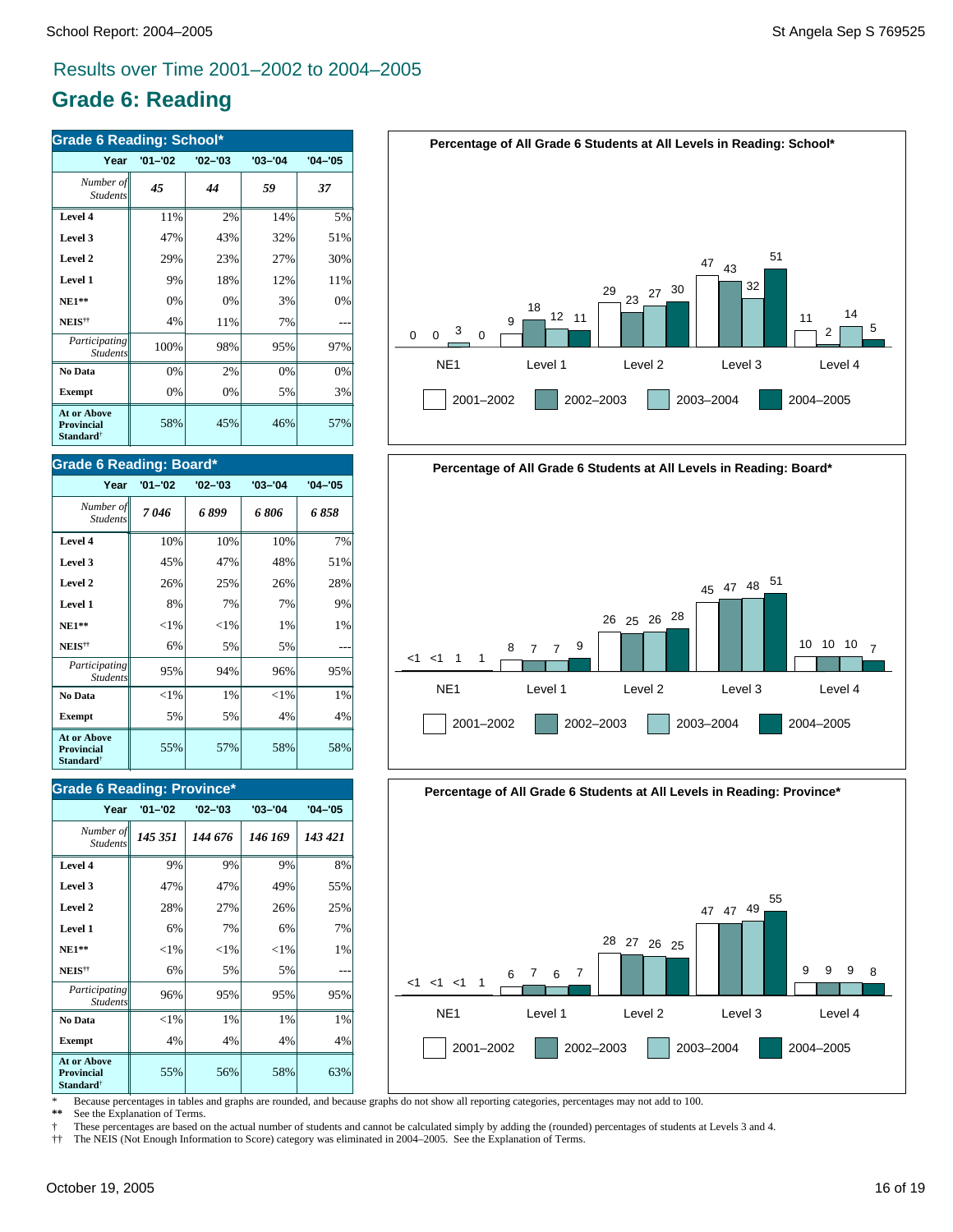# **Grade 6: Writing**

| <b>Grade 6 Writing: School*</b>                                  |             |             |             |             |  |
|------------------------------------------------------------------|-------------|-------------|-------------|-------------|--|
| Year                                                             | $'01 - '02$ | $'02 - '03$ | $'03 - '04$ | $'04 - '05$ |  |
| Number of<br><b>Students</b>                                     | 45          | 44          | 59          | 37          |  |
| Level 4                                                          | 4%          | 7%          | 5%          | 11%         |  |
| Level 3                                                          | 53%         | 41%         | 36%         | 46%         |  |
| Level 2                                                          | 31%         | 34%         | 44%         | 35%         |  |
| Level 1                                                          | 9%          | 7%          | 7%          | 3%          |  |
| $NE1**$                                                          | 0%          | 0%          | 0%          | 3%          |  |
| NEIS <sup>††</sup>                                               | 2%          | 9%          | 3%          |             |  |
| Participating<br><b>Students</b>                                 | 100%        | 98%         | 95%         | 97%         |  |
| No Data                                                          | 0%          | 2%          | 0%          | 0%          |  |
| <b>Exempt</b>                                                    | 0%          | 0%          | 5%          | 3%          |  |
| <b>At or Above</b><br>Provincial<br><b>Standard</b> <sup>†</sup> | 58%         | 48%         | 41%         | 57%         |  |

#### **Grade 6 Writing: Board\***

| Year                                                             | $'01 - '02$ | $'02 - '03$ | $'03 - '04$ | $'04 - '05$ |
|------------------------------------------------------------------|-------------|-------------|-------------|-------------|
| Number of<br><b>Students</b>                                     | 7046        | 6899        | 6 806       | 6 858       |
| Level 4                                                          | 11%         | 11%         | 10%         | 8%          |
| Level 3                                                          | 43%         | 47%         | 47%         | 50%         |
| Level 2                                                          | 31%         | 30%         | 31%         | 34%         |
| Level 1                                                          | 6%          | 4%          | 4%          | 3%          |
| $NE1**$                                                          | ${<}1\%$    | 0%          | ${<}1\%$    | 1%          |
| NEIS <sup>††</sup>                                               | 3%          | 3%          | 2%          |             |
| Participating<br><b>Students</b>                                 | 95%         | 94%         | 95%         | 95%         |
| No Data                                                          | ${<}1\%$    | $1\%$       | ${<}1\%$    | 1%          |
| <b>Exempt</b>                                                    | 5%          | 5%          | 4%          | 4%          |
| <b>At or Above</b><br>Provincial<br><b>Standard</b> <sup>†</sup> | 54%         | 58%         | 57%         | 58%         |

#### **Grade 6 Writing: Province\***

| Year                                                                    | $'01 - '02$ | $'02 - '03$ | $'03 - '04$ | $'04 - '05$ |
|-------------------------------------------------------------------------|-------------|-------------|-------------|-------------|
| Number of<br><b>Students</b>                                            | 145 350     | 144 676     | 146 168     | 143 421     |
| Level 4                                                                 | 10%         | 10%         | 9%          | 7%          |
| Level 3                                                                 | 43%         | 43%         | 45%         | 51%         |
| Level 2                                                                 | 33%         | 33%         | 34%         | 33%         |
| Level 1                                                                 | 6%          | 5%          | 4%          | 2%          |
| $NE1**$                                                                 | $<$ 1%      | ${<}1\%$    | ${<}1\%$    | 1%          |
| NEIS <sup>††</sup>                                                      | 3%          | 3%          | 3%          |             |
| Participating<br><b>Students</b>                                        | 96%         | 95%         | 95%         | 95%         |
| No Data                                                                 | ${<}1\%$    | 1%          | 1%          | 1%          |
| <b>Exempt</b>                                                           | 4%          | 4%          | 4%          | 4%          |
| <b>At or Above</b><br><b>Provincial</b><br><b>Standard</b> <sup>†</sup> | 53%         | 54%         | 54%         | 59%         |







\* Because percentages in tables and graphs are rounded, and because graphs do not show all reporting categories, percentages may not add to 100.

See the Explanation of Terms.

† These percentages are based on the actual number of students and cannot be calculated simply by adding the (rounded) percentages of students at Levels 3 and 4.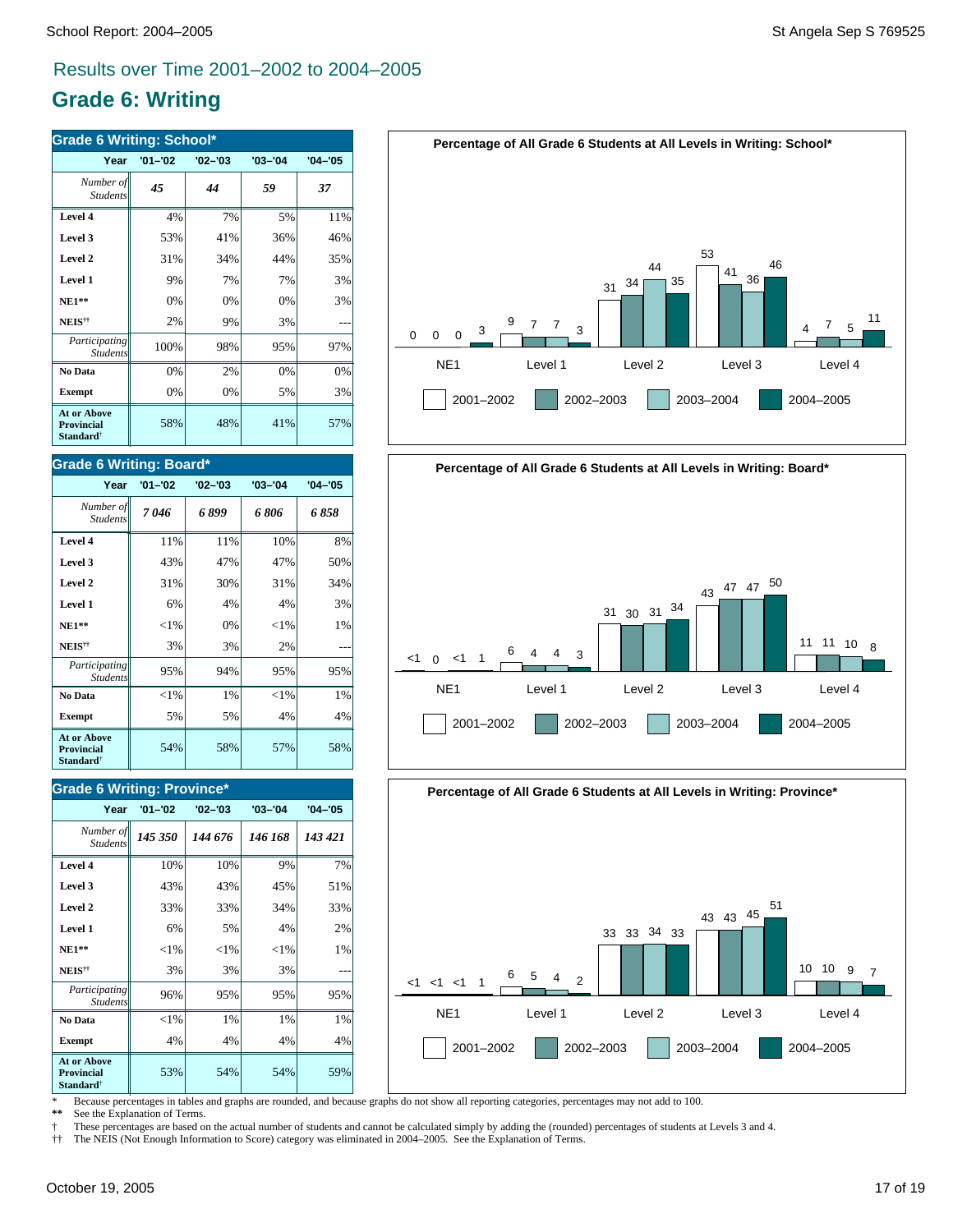### **Grade 6: Mathematics**

| <b>Grade 6 Mathematics: School*</b>                              |             |             |             |             |
|------------------------------------------------------------------|-------------|-------------|-------------|-------------|
| Year                                                             | $'01 - '02$ | $'02 - '03$ | $'03 - '04$ | $'04 - '05$ |
| Number of<br><b>Students</b>                                     | 45          | 44          | 59          | 37          |
| Level 4                                                          | 22%         | 5%          | 10%         | 11%         |
| Level 3                                                          | 33%         | 36%         | 27%         | 30%         |
| Level 2                                                          | 22%         | 27%         | 25%         | 46%         |
| Level 1                                                          | 20%         | 23%         | 22%         | 11%         |
| $NE1**$                                                          | 0%          | 0%          | 0%          | 0%          |
| NEIS <sup>††</sup>                                               | 2%          | 7%          | 10%         |             |
| Participating<br><b>Students</b>                                 | 100%        | 98%         | 95%         | 97%         |
| No Data                                                          | 0%          | 2%          | 0%          | 0%          |
| <b>Exempt</b>                                                    | 0%          | 0%          | 5%          | 3%          |
| <b>At or Above</b><br>Provincial<br><b>Standard</b> <sup>†</sup> | 56%         | 41%         | 37%         | 41%         |

#### **Grade 6 Mathematics: Board\***

| Year                                                                    | $'01 - '02$ | $'02 - '03$ | $'03 - '04$ | $'04 - '05$ |
|-------------------------------------------------------------------------|-------------|-------------|-------------|-------------|
| Number of<br><b>Students</b>                                            | 7046        | 6 899       | 6806        | 6 858       |
| Level 4                                                                 | 14%         | 13%         | 14%         | 9%          |
| Level 3                                                                 | 38%         | 38%         | 43%         | 46%         |
| Level 2                                                                 | 27%         | 27%         | 27%         | 32%         |
| Level 1                                                                 | 11%         | 10%         | 8%          | 9%          |
| $NE1**$                                                                 | ${<}1\%$    | ${<}1\%$    | ${<}1\%$    | ${<}1\%$    |
| NEIS <sup>††</sup>                                                      | 6%          | 6%          | 4%          |             |
| Participating<br><b>Students</b>                                        | 95%         | 94%         | 96%         | 95%         |
| No Data                                                                 | ${<}1\%$    | 1%          | ${<}1\%$    | $1\%$       |
| <b>Exempt</b>                                                           | 5%          | 5%          | 4%          | 4%          |
| <b>At or Above</b><br><b>Provincial</b><br><b>Standard</b> <sup>†</sup> | 52%         | 51%         | 57%         | 54%         |

#### **Grade 6 Mathematics: Province\***

| Year                                                                    | $'01 - '02$ | $'02 - '03$ | $'03 - '04$ | $'04 - '05$ |
|-------------------------------------------------------------------------|-------------|-------------|-------------|-------------|
| Number of<br><b>Students</b>                                            | 145 351     | 144 676     | 146 168     | 143 421     |
| Level 4                                                                 | 13%         | 12%         | 13%         | 10%         |
| Level 3                                                                 | 41%         | 41%         | 44%         | 50%         |
| Level 2                                                                 | 28%         | 28%         | 27%         | 29%         |
| Level 1                                                                 | 8%          | 8%          | 6%          | 6%          |
| $NE1**$                                                                 | ${<}1\%$    | ${<}1\%$    | ${<}1\%$    | ${<}1\%$    |
| NEIS <sup>††</sup>                                                      | 5%          | 6%          | 4%          |             |
| Participating<br><b>Students</b>                                        | 96%         | 95%         | 95%         | 95%         |
| No Data                                                                 | ${<}1\%$    | 1%          | 1%          | 1%          |
| <b>Exempt</b>                                                           | 4%          | 4%          | 4%          | 4%          |
| <b>At or Above</b><br><b>Provincial</b><br><b>Standard</b> <sup>†</sup> | 54%         | 53%         | 57%         | 60%         |







\* Because percentages in tables and graphs are rounded, and because graphs do not show all reporting categories, percentages may not add to 100.

See the Explanation of Terms.

† These percentages are based on the actual number of students and cannot be calculated simply by adding the (rounded) percentages of students at Levels 3 and 4.